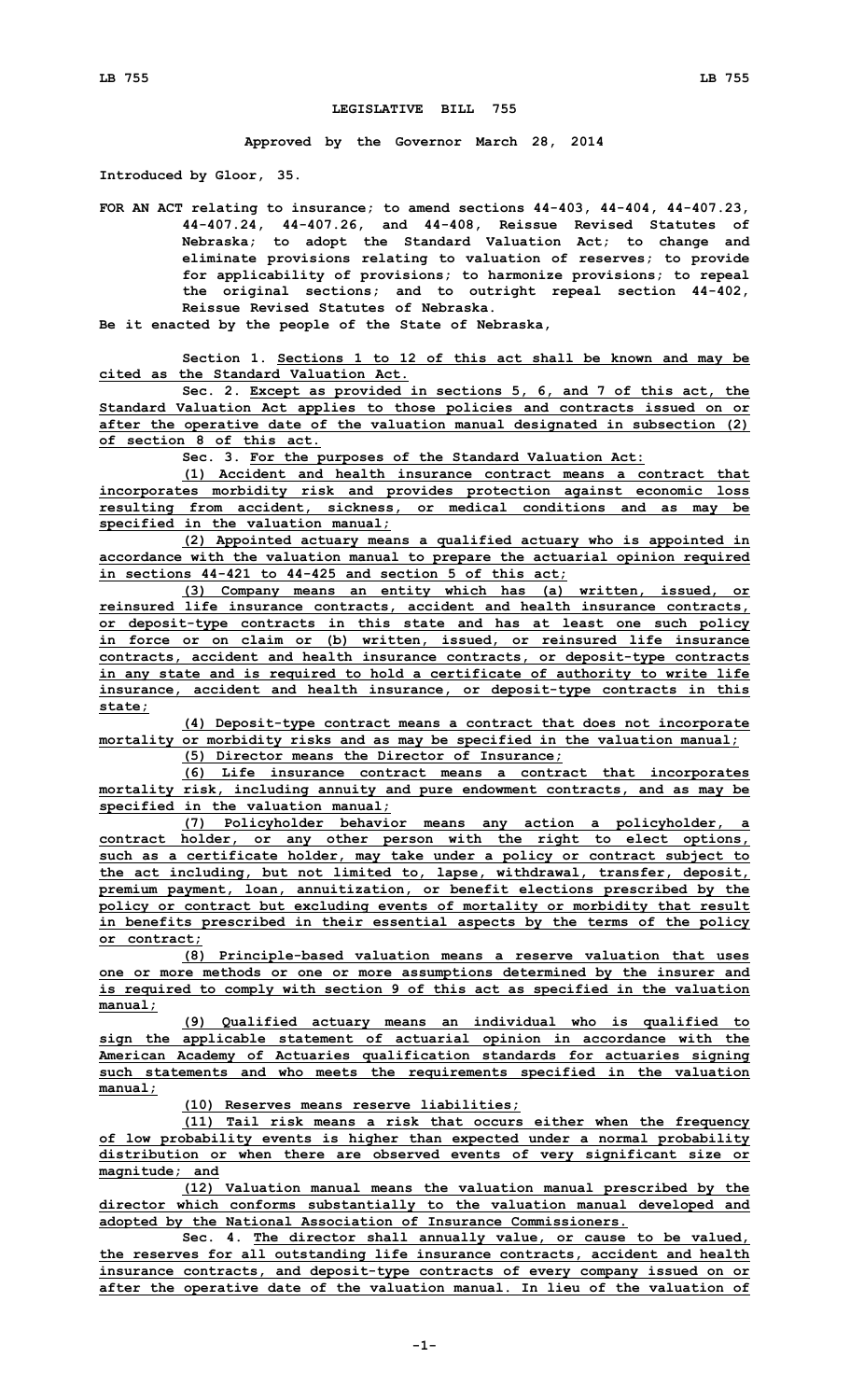**the reserves required of <sup>a</sup> foreign or alien company, the director may accept <sup>a</sup> valuation made, or caused to be made, by the insurance supervisory official of any state or other jurisdiction when the valuation complies with the minimum standard provided in the Standard Valuation Act.**

**Sec. 5. (1) Every company with outstanding life insurance contracts, accident and health insurance contracts, or deposit-type contracts in this state and subject to regulation by the director shall annually submit the opinion of the appointed actuary as to whether the reserves and related actuarial items held in support of the policies and contracts are computed appropriately, are based on assumptions that satisfy contractual provisions, are consistent with prior reported amounts, and comply with applicable laws of this state. The valuation manual shall prescribe the specifics of this opinion including any items deemed to be necessary to its scope.**

**(2) Every company with outstanding life insurance contracts, accident and health insurance contracts, or deposit-type contracts in this state and subject to regulation by the director, except as exempted in the valuation manual, shall also annually include in the opinion required by subsection (1) of this section an opinion of the same appointed actuary as to whether the reserves and related actuarial items held in support of the policies and contracts specified in the valuation manual, when considered in light of the assets held by the company with respect to the reserves and related actuarial items, including, but not limited to, the investment earnings on the assets and the considerations anticipated to be received and retained under the policies and contracts, make adequate provision for the company's obligations under the policies and contracts, including, but not limited to, the benefits under and expenses associated with the policies and contracts.**

**(3) Each opinion required by subsection (2) of this section shall be governed by the following provisions:**

**(a) <sup>A</sup> memorandum, in form and substance as specified in the valuation manual, and acceptable to the director, shall be prepared to support each actuarial opinion; and**

**(b) If the company fails to provide <sup>a</sup> supporting memorandum at the request of the director within <sup>a</sup> period specified in the valuation manual or the director determines that the supporting memorandum provided by the company fails to meet the standards prescribed by the valuation manual or is otherwise unacceptable to the director, the director may engage <sup>a</sup> qualified actuary at the expense of the company to review the opinion and the basis for the opinion and prepare the supporting memorandum required by the director.**

**(4) Every opinion shall be governed by the following provisions:**

**(a) The opinion shall be in form and substance as specified in the valuation manual and acceptable to the director;**

**(b) The opinion shall be submitted with the annual statement reflecting the valuation of the reserves for each year ending on or after the operative date of the valuation manual;**

**(c) The opinion shall apply to all policies and contracts subject to subsection (2) of this section, plus other actuarial liabilities as may be specified in the valuation manual;**

**(d) The opinion shall be based on standards adopted from time to time by the Actuarial Standards Board or its successor and on such additional standards as may be prescribed in the valuation manual;**

**(e) In the case of an opinion required to be submitted by <sup>a</sup> foreign or alien company, the director may accept the opinion filed by that company with the insurance supervisory official of another state if the director determines that the opinion reasonably meets the requirements applicable to <sup>a</sup> company domiciled in this state;**

**(f) Except in cases of fraud or willful misconduct, the appointed actuary shall not be liable for damages to any person other than the insurance company and the director for any act, error, omission, decision, or conduct with respect to the appointed actuary's opinion; and**

**(g) Disciplinary action by the director against the company or the appointed actuary shall be as set forth in rules and regulations adopted and promulgated by the director.**

**(5)(a) Documents, materials, or other information in the possession or control of the director that are <sup>a</sup> memorandum in support of the opinion and any other material provided by the company to the director in connection with the memorandum shall be confidential by law and privileged, shall not be <sup>a</sup> public record subject to disclosure by the director pursuant to sections 84-712 to 84-712.09, shall not be subject to subpoena, and shall not be subject to discovery or admissible in evidence in any private civil action. The director may use the documents, materials, or other information in the furtherance of any regulatory or legal action brought as <sup>a</sup> part of the**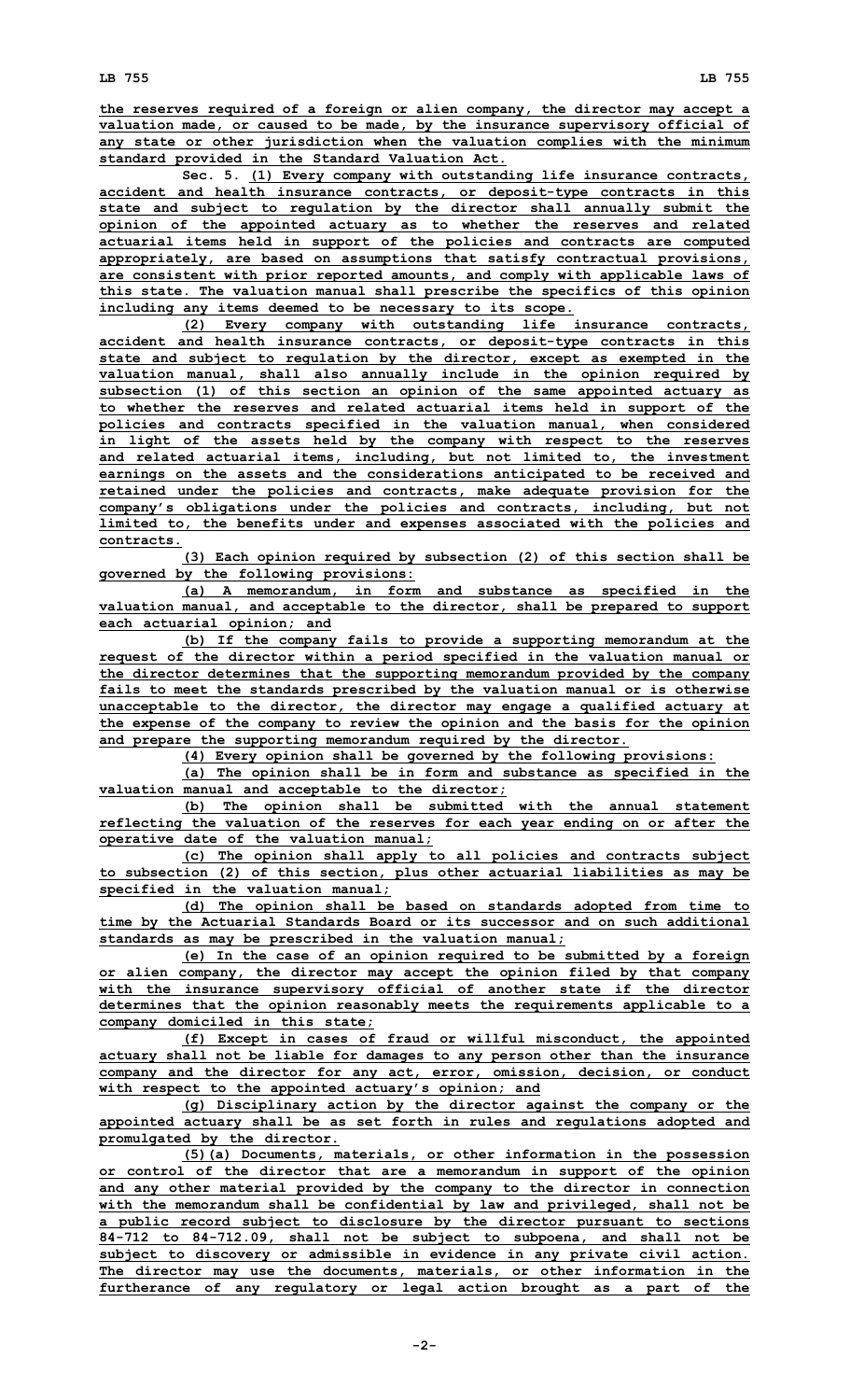**director's official duties. Neither the director nor any person who received documents, materials, or other information while acting under the authority of the director shall be permitted or required to testify in any private civil action concerning any confidential documents, materials, or other information.**

**(b) In order to assist in the performance of the director's duties, the director:**

**(i) May share documents, materials, or other information, including the confidential and privileged documents, materials, or information, with other state, federal, and international regulatory agencies, with the National Association of Insurance Commissioners and its affiliates and subsidiaries, and with state, federal, and international law enforcement authorities if the recipient agrees to maintain the confidentiality and privileged status of the document, material, or other information; and**

**(ii) May receive documents, materials, or other information, including otherwise confidential and privileged documents, materials, or other information, from the National Association of Insurance Commissioners and its affiliates and subsidiaries and from regulatory and law enforcement officials of other foreign or domestic jurisdictions, and shall maintain as confidential or privileged any document, material, or other information received with notice or the understanding that it is confidential or privileged under the laws of the jurisdiction that is the source of the document, material, or other information.**

**(c) No waiver of any applicable privilege or claim of confidentiality in the documents, materials, or other information shall occur as a result of disclosure to the director under this section or as a result of sharing information pursuant to this subsection.**

**(d) <sup>A</sup> memorandum in support of the opinion, and any other material provided by the company to the director in connection with the memorandum, may be subject to subpoena for the purpose of defending an action seeking damages from the actuary submitting the memorandum by reason of an action required by this section or by rules and regulations.**

**(e) The memorandum or other material may otherwise be released by the director with the written consent of the company or to the American Academy of Actuaries pursuant to <sup>a</sup> request stating that the memorandum or other material is required for the purpose of professional disciplinary proceedings and setting forth procedures satisfactory to the director for preserving the confidentiality of the memorandum or other material.**

**(f) Once any portion of the confidential memorandum is cited by the company in its marketing or is cited before <sup>a</sup> governmental agency other than <sup>a</sup> state insurance department or is released by the company to the news media, all portions of the confidential memorandum shall be no longer confidential.**

**Sec. 6. For accident and health insurance contracts issued on or after the operative date of the valuation manual designated in subsection (2) of section 8 of this act, the standard prescribed in the valuation manual is the minimum standard of valuation required under section 4 of this act. For disability and sickness and accident insurance contracts issued on or after the operative date defined in section 44-407.07 and prior to the operative date of the valuation manual, the minimum standard of valuation is the standard adopted and promulgated by the director by rule and regulation.**

**Sec. 7. Section 44-404, Reissue Revised Statutes of Nebraska, is amended to read:**

**44-404 (1) This section shall apply to only those policies and contracts issued on or after the operative date defined in section 44-407.07 (the Standard Nonforfeiture Law for Life Insurance), except as otherwise provided in subdivision (b) subsection (3) of this section for all annuities and pure endowments purchased on or after the operative date of such subdivision (b) subsection (3) under group annuity and pure endowment contracts issued prior to such operative date defined in section 44-407.07. This section shall apply to all policies and contracts issued prior to the operative date of the valuation manual designated in subsection (2) of section 8 of this act, and sections 8 and 9 of this act shall not apply to any such policies and contracts.**

**(a) (2) Except as otherwise provided in subdivisions (b) and (c) subsections (3) and (4) of this section, the minimum standard for the valuation of all such policies and contracts issued prior to August 30, 1981, shall be that provided by the laws in effect immediately prior to such date. Except as otherwise provided in subdivisions (b) and (c) subsections (3) and (4) of this section, the minimum standard for the valuation of all such policies and contracts shall be the Commissioners Reserve Valuation Methods defined in subdivisions (d), (e), and (h) subsections (5), (6), and (9) of this section; five percent interest for group annuity and pure endowment contracts and three and one-half percent interest for all other such policies**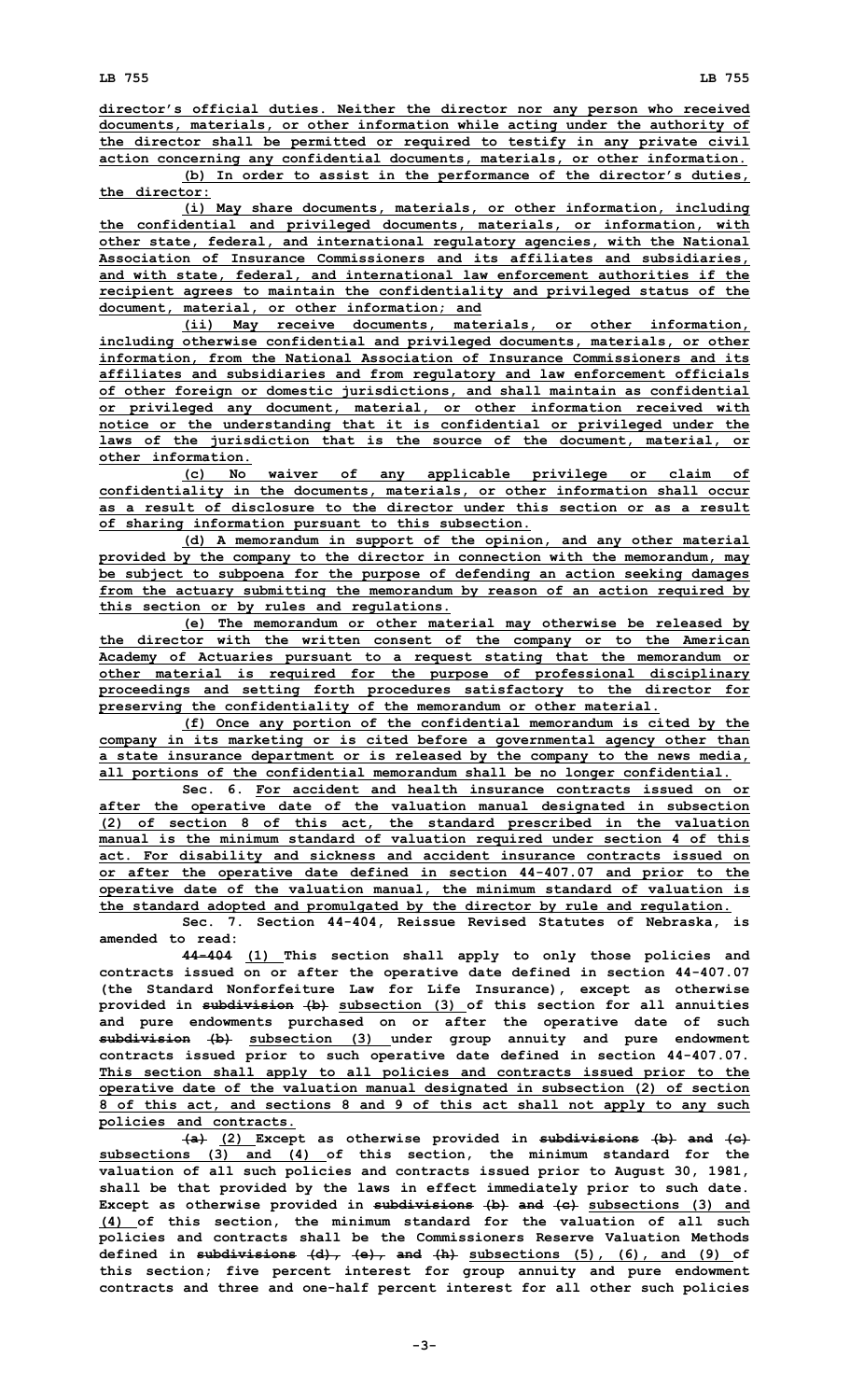**and contracts, or in the cases of policies and contracts, other than annuity and pure endowment contracts, issued on or after September 2, 1973, four percent interest for such policies issued prior to August 24, 1979, and four and one-half percent interest for such policies issued on or after August 24, 1979; and the following tables: (i) (a) For all ordinary policies of life insurance issued on the standard basis, excluding any disability and accidental death benefits in such policies,—the Commissioners 1941 Standard Ordinary Mortality Table for such policies issued prior to the operative date of section 44-407.08 (Standard Nonforfeiture Law for Life Insurance), the Commissioners 1958 Standard Ordinary Mortality Table for such policies issued on or after such operative date and prior to the operative date of section 44-407.24, except ;** *Provided,* **that for any category of such policies issued on female risks, all modified net premiums and present values referred to in this section may be calculated according to an age not more than six years younger than the actual age of the insured; and for such policies on or after the operative date of section 44-407.24 (a) (i) the Commissioners 1980 Standard Ordinary Mortality Table, or (b) (ii) at the election of the company for any one or more specified plans of life insurance, the Commissioners 1980 Standard Ordinary Mortality Table with Ten-Year Select Mortality Factors, or (c) (iii) any ordinary mortality table, adopted after 1980 by the National Association of Insurance Commissioners, that is approved by regulation promulgated by the Department of Insurance for use in determining the minimum standard of valuation for such policies; (ii) (b) for all industrial life insurance policies issued on the standard basis, excluding any disability and accidental death benefits in such policies,—the 1941 Standard Industrial Mortality Table for such policies issued prior to the operative date of section 44-407.09 (Standard Nonforfeiture Law for Life Insurance), and for such policies issued on or after such operative date, the Commissioners 1961 Standard Industrial Mortality Table or any industrial mortality table, adopted after 1980 by the National Association of Insurance Commissioners, that is approved by regulation promulgated by the Department of Insurance for use in determining the minimum standard of valuation for such policies; (iii) (c) for individual annuity and pure endowment contracts, excluding any disability and accidental death benefits in such policies,—the 1937 Standard Annuity Mortality Table, or at the option of the company, the Annuity Mortality Table for 1949, Ultimate, or any modification of either of these tables approved by the Department of Insurance; (iv) (d) for group annuity and pure endowment contracts, excluding any disability and accidental death benefits in such policies,—the Group Annuity Mortality Table for 1951, any modification of such table approved by the Department of Insurance, or, at the option of the company, any of the tables or modifications of tables specified for individual annuity and pure endowment contracts; (v) (e) for total and permanent disability benefits in or supplementary to ordinary policies or contracts—for policies or contracts issued on or after January 1, 1966, the tables of Period 2 disablement rates and the 1930 to 1950 termination rates of the 1952 Disability Study of the Society of Actuaries, with due regard to the type of benefit, or any tables of disablement rates and termination rates, adopted after 1980 by the National Association of Insurance Commissioners, that are approved by regulation promulgated by the Department of Insurance for use in determining the minimum standard of valuation for such policies; for policies or contracts issued on or after January 1, 1961, and prior to January 1, 1966, either such tables or, at the option of the company, the Class (3) Disability Table (1926); and for policies issued prior to January 1, 1961, the Class (3) Disability Table (1926). Any such table shall, for active lives, be combined with <sup>a</sup> mortality table permitted for calculating the reserves for life insurance policies; (vi) (f) for accidental death benefits in or supplementary to policies—for policies issued on or after January 1, 1966, the 1959 Accidental Death Benefits Table; for policies issued on or after January 1, 1961, and prior to January 1, 1966, either such table or, at the option of the company, the Inter-Company Double Indemnity Mortality Table; and for policies issued prior to January 1, 1961, the Inter-Company Double Indemnity Mortality Table. Either table shall be combined with <sup>a</sup> mortality table permitted for calculating the reserves for life insurance policies; and (vii) (g) for group life insurance, life insurance issued on the substandard basis and other special benefits—such tables as may be approved by the Department of Insurance.**

**(b) (3) Except as provided in subdivision (c) subsection (4) of this section, the minimum standard for the valuation of all individual annuity and pure endowment contracts issued on or after the operative date of this subdivision, subsection, as defined herein, and for all annuities and pure endowments purchased on or after such operative date under group annuity and pure endowment contracts, shall be the Commissioners Reserve Valuation Methods**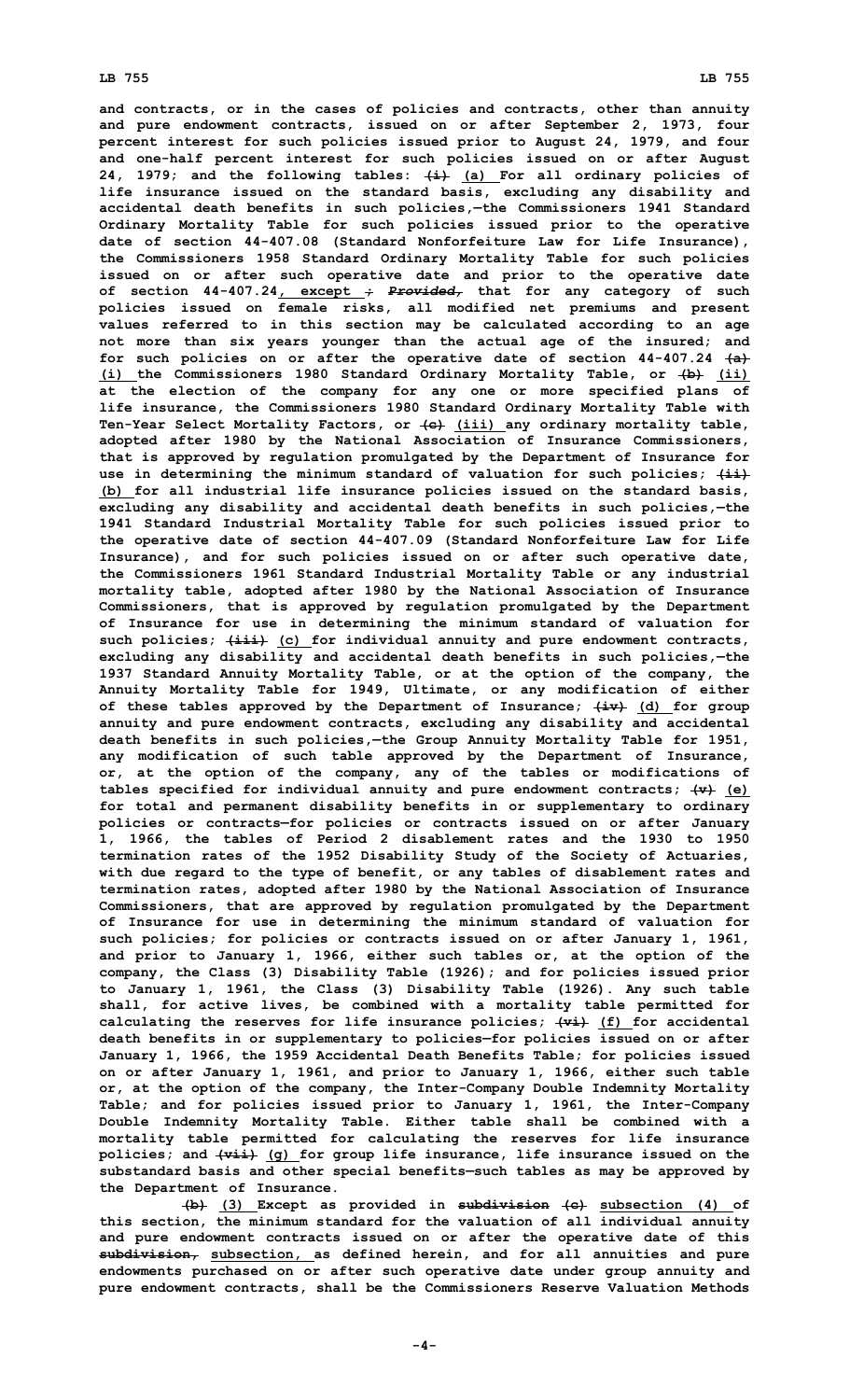**defined in subdivisions (d) and (e) subsections (5) and (6) of this section and the following tables and interest rates:**

**(i) (a) For individual annuity and pure endowment contracts issued prior to August 24, 1979, excluding any disability and accidental death benefits in such contracts—the 1971 Individual Annuity Mortality Table, or any modification of this table approved by the Department of Insurance, and six percent interest for single premium immediate annuity contracts, and four percent interest for all other individual annuity and pure endowment contracts;**

**(ii) (b) For individual single premium immediate annuity contracts issued on or after August 24, 1979, excluding any disability and accidental death benefits in such contracts—the 1971 Individual Annuity Mortality Table, or any individual annuity mortality table, adopted after 1980 by the National Association of Insurance Commissioners, that is approved by regulation promulgated by the Department of Insurance for use in determining the minimum standard of valuation for such contracts, or any modification of these tables approved by the director, and seven and one-half percent interest;**

**(iii) (c) For individual annuity and pure endowment contracts issued on or after August 24, 1979, other than single premium immediate annuity contracts, excluding any disability and accidental death benefits in such contracts—the 1971 Individual Annuity Table, or any individual annuity mortality table, adopted after 1980 by the National Association of Insurance Commissioners, that is approved by regulation promulgated by the Department of Insurance for use in determining the minimum standard of valuation for such contracts, or any modification of these tables approved by the director, and five and one-half percent interest for single premium deferred annuity and pure endowment contracts and four and one-half percent interest for all other such individual annuity and pure endowment contracts;**

**(iv) (d) For all annuities and pure endowments purchased prior to August 24, 1979, under group annuity and pure endowment contracts, excluding any disability and accidental death benefits purchased under such contracts—the 1971 Group Annuity Mortality Table, or any modification of this table approved by the Department of Insurance, and six percent interest; and**

**(v) (e) For all annuities and pure endowments purchased on or after August 24, 1979, under group annuity and pure endowment contracts, excluding any disability and accidental death benefits purchased under such contracts—the 1971 Group Annuity Mortality Table, or any group annuity mortality table, adopted after 1980 by the National Association of Insurance Commissioners, that is approved by regulation promulgated by the Department of Insurance for use in determining the minimum standard of valuation for such annuities and pure endowments, or any modification of these tables approved by the director, and seven and one-half percent interest.**

**(c) (4)(a) The calendar year statutory valuation interest rates as defined in this subdivision subsection shall be used in determining the minimum standard for the valuation of all life insurance policies issued in <sup>a</sup> particular calendar year, on or after the operative date of section 44-407.02; all individual annuity and pure endowment contracts issued in <sup>a</sup> particular calendar year on or after January 1 of the calendar year next following August 30, 1981; all annuities and pure endowments purchased in <sup>a</sup> particular calendar year on or after January 1 of the calendar year next following August 30, 1981, under group annuity and pure endowment contracts; and the net increase, if any, in <sup>a</sup> particular calendar year after January 1 of the calendar year next following August 30, 1981, in amounts held under guaranteed interest contracts.**

**(b)(i) The calendar year statutory valuation interest rates shall be determined as provided in this paragraph subdivision (4)(b)(i) of this section and the results rounded to the nearer one-quarter of one percent: (i) (A) For life insurance, the calendar year statutory valuation interest rate shall be equal to the sum of (a) (I) three percent; (b) (II) the weighting factor defined in this subdivision subsection multiplied by the difference between (1) the lesser of the reference interest rate defined in this subdivision subsection and nine percent, and (2) three percent; and (c) (III) one-half the weighting factor defined in this subdivision subsection multiplied by the difference between (1) the greater of the reference interest rate defined in this subdivision subsection and nine percent, and (2) nine percent. (ii) (B) For single premium immediate annuities and for annuity benefits involving life contingencies arising from other annuities with cash settlement options and from guaranteed interest contracts with cash settlement options, the calendar year statutory valuation interest rates shall be equal to the sum of (a) (I) three percent and (b) (II) the weighting factor defined in this subdivision subsection multiplied by the difference between (1) the reference interest**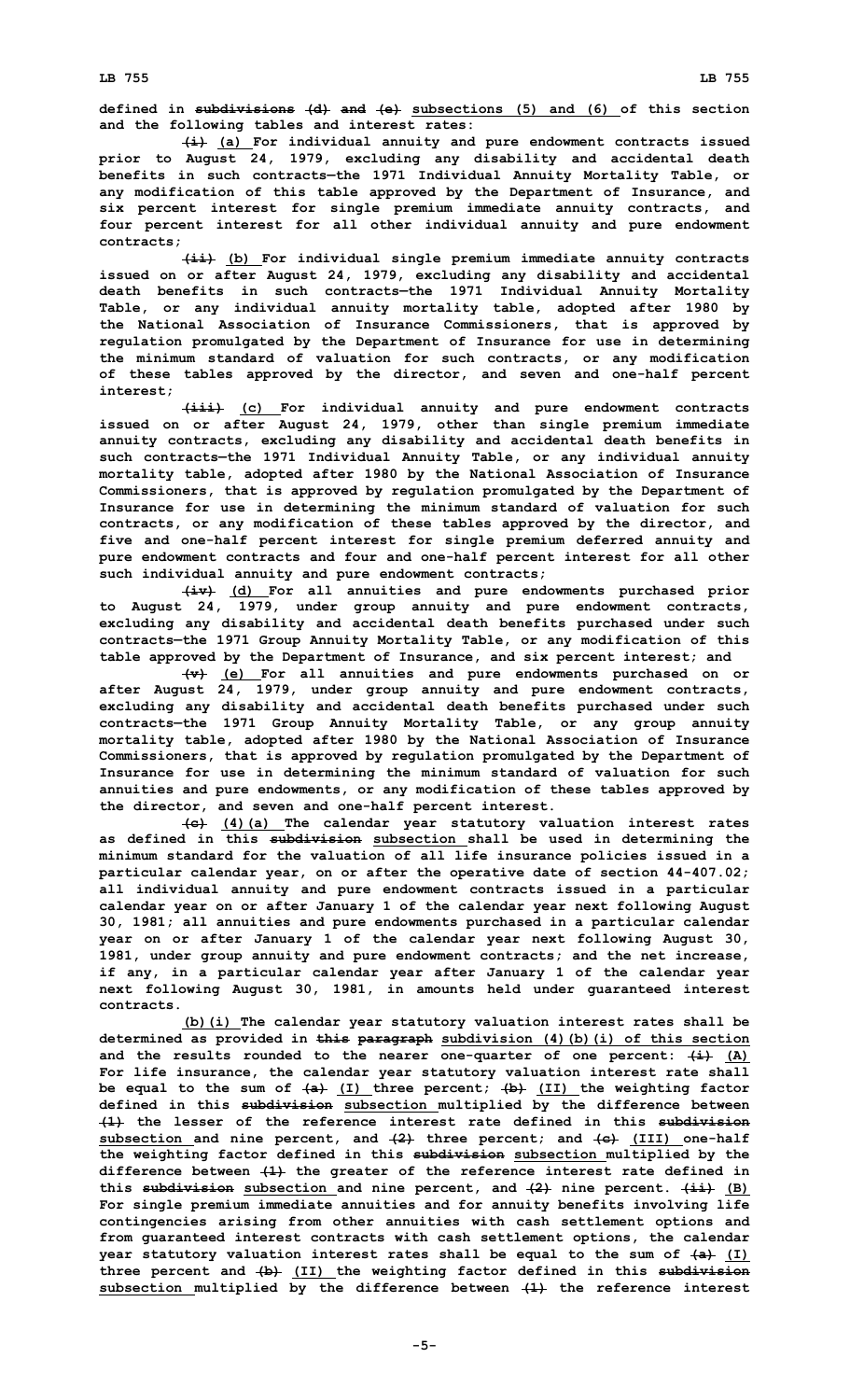**rate defined in this subdivision subsection and (2) three percent. (iii) (C) For other annuities with cash settlement options and guaranteed interest contracts with cash settlement options, valued on an issue-year basis, except as stated in (ii) above, subdivision (4)(b)(i)(B) of this section, the formula for life insurance in (i) above subdivision (4)(b)(i)(A) of this section shall apply to annuities and guaranteed interest contracts with guarantee durations in excess of ten years, and the formula for single premium immediate annuities in (ii) above subdivision (4)(b)(i)(B) of this section shall apply to annuities and guaranteed interest contracts with guarantee duration of ten years or less. (iv) (D) For other annuities with no cash settlement options and for guaranteed interest contracts with no cash settlement options, the formula for single premium immediate annuities in (ii) above subdivision (4)(b)(i)(B) of this section shall apply. (v) (E) For other annuities with cash settlement options and guaranteed interest contracts with cash settlement options, valued on <sup>a</sup> change in fund basis, the formula for single premium immediate annuities in (ii) above subdivision (4)(b)(i)(B) of this section shall apply. (vi) (F) However, if the calendar year statutory valuation interest rate for any life insurance policies issued in any calendar year determined without reference to this sentence differs from the corresponding actual rate for similar policies issued in the immediately preceding calendar year by less than one-half of one percent, the calendar year statutory valuation interest rate for such life insurance policies shall be equal to the corresponding actual rate for the immediately preceding calendar year. For purposes of applying the immediately preceding sentence, the calendar year statutory valuation interest rate for life insurance policies issued in <sup>a</sup> calendar year shall be determined for 1980 (using the reference interest rate defined for 1979) and shall be determined for each subsequent calendar year regardless of when section 44-407.24 becomes operative.**

**(ii) The weighting factors referred to in the formulas stated in this subdivision subsection are as follows: (i) (A) For life insurance, with <sup>a</sup> guarantee duration of ten years or less, the weighting factor is .50; with <sup>a</sup> guarantee duration of more than ten years but not more than twenty years, the weighting factor is .45; and with <sup>a</sup> guarantee duration of more than twenty years, the weighting factor is .35. For life insurance, the guarantee duration is the maximum number of years the life insurance can remain in force on <sup>a</sup> basis guaranteed in the policy or under options to convert to plans of life insurance with premium rates or nonforfeiture values or both which are guaranteed in the original policy. (ii) (B) The weighting factor for single premium immediate annuities and for annuity benefits involving life contingencies arising from other annuities with cash settlement options and guaranteed interest contracts with cash settlement options is .80. (iii) (C) The weighting factors for other annuities and for guaranteed interest contracts, except as stated in (ii) above, subdivision (4)(b)(ii)(B) of this section, are as follows, according to plan type as defined in this subdivision: (a) (I) For annuities and guaranteed interest contracts valued on an issue-year basis with <sup>a</sup> guarantee duration of five years or less, the weighting factor is .80 for plan type A, .60 for plan type B, and .50 for plan type C; with <sup>a</sup> guarantee duration of more than five years but not more than ten years, the weighting factor is .75 for plan type A, .60 for plan type B, and .50 for plan type C; with <sup>a</sup> guarantee duration of more than ten years but not more than twenty years, the weighting factor is .65 for plan type A, .50 for plan type B, and .45 for plan type C; and with more than twenty years guarantee duration the weighting factor is .45 for plan type A, .35 for plan type B, and .35 for plan type C. (b) (II) For annuities and guaranteed interest contracts valued on an issue-year basis (other than those with no cash settlement options) which do not guarantee interest on considerations received more than one year after issue or purchase, the weighting factors are the factors shown in (iii)(a) above subdivision (4)(b)(ii)(C)(I) of this section increased by .05 for all plan types. (c) (III) For annuities and guaranteed interest contracts valued on <sup>a</sup> change in fund basis, the weighting factors are the factors as computed in (iii)(b) above subdivision (4)(b)(ii)(C)(II) of this section increased by .10 for plan type A, increased by .20 for plan type B, and not increased for plan type C. (d) (IV) For annuities and guaranteed interest contracts valued on <sup>a</sup> change in fund basis which do not guarantee interest rates on considerations received more than twelve months beyond the valuation date, the weighting factors are the factors as computed in (iii)(c) above subdivision (4)(b)(ii)(C)(III) of this section increased by .05 for all plan types. For other annuities with cash settlement options and guaranteed interest contracts with cash settlement options, the guarantee duration is the number of years for which the contract guarantees interest rates in excess of the calendar year statutory valuation interest rate for life insurance policies with guarantee duration in excess of twenty**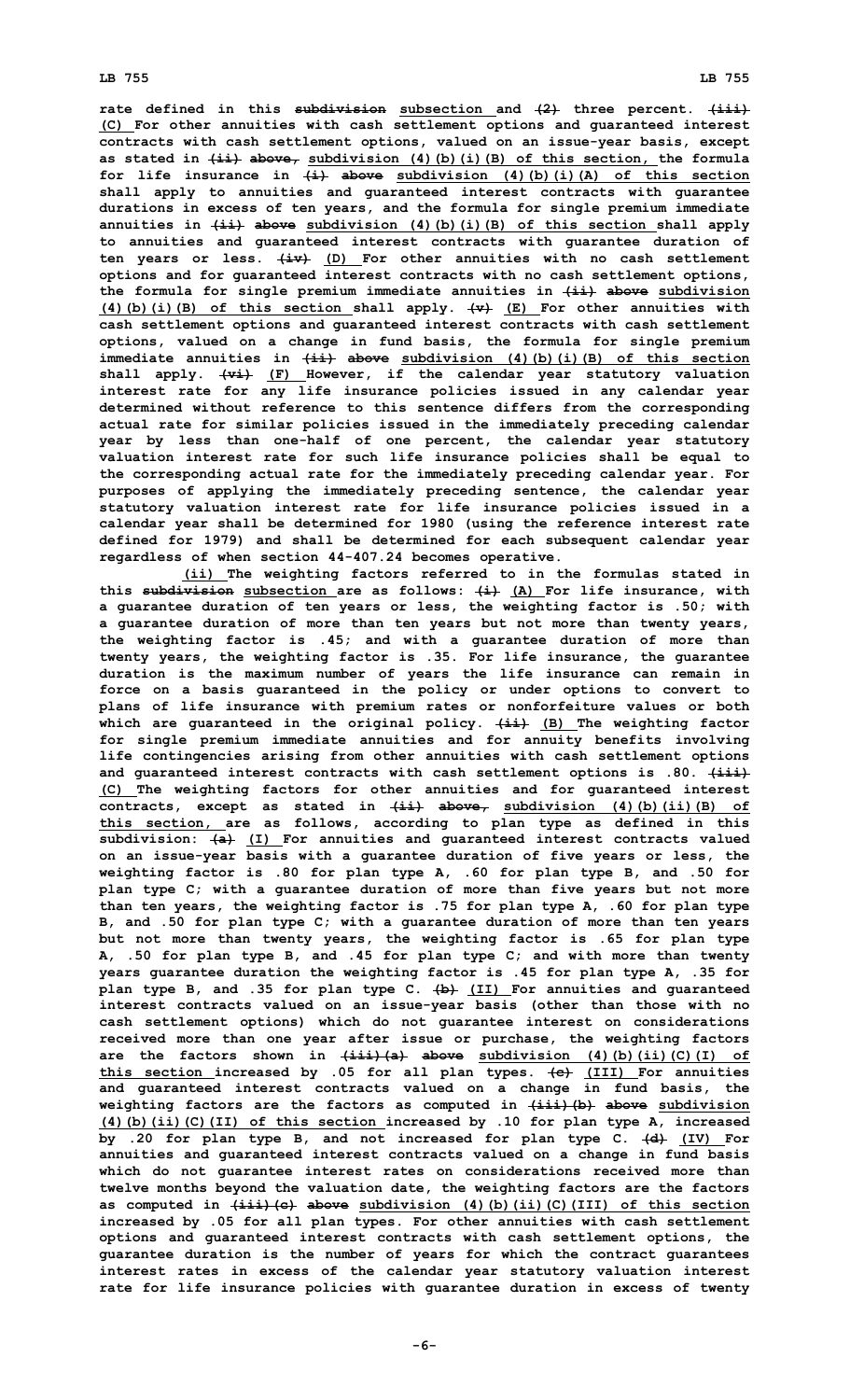**years. For other annuities with no cash settlement options and for guaranteed interest contracts with no cash settlement options, the guarantee duration is the number of years from the date of issue or date of purchase to the date annuity benefits are scheduled to commence.**

**(c) Plan types used in this subdivision subsection are defined as follows: Under plan type A, at any time <sup>a</sup> policyholder may withdraw funds only with an adjustment to reflect changes in interest rates or asset values since receipt of the funds by the insurance company, without such an adjustment but in installments over five years or more, or as an immediate life annuity, or no withdrawal may be permitted. Under plan type B, before expiration of the interest rate guarantee, <sup>a</sup> policyholder may withdraw funds only with an adjustment to reflect changes in interest rates or asset values since receipt of the funds by the insurance company or without such an adjustment but in installments over five years or more, or no withdrawal may be permitted. At the end of interest rate guarantee, funds may be withdrawn without such adjustment in <sup>a</sup> single sum or installments over less than five years. Under plan type C, <sup>a</sup> policyholder may withdraw funds before expiration of the interest rate guarantee in <sup>a</sup> single sum or installments over less than five years either without an adjustment to reflect changes in interest rates or asset values since receipt of the funds by the insurance company, or subject only to <sup>a</sup> fixed surrender charge stipulated in the contract as <sup>a</sup> percentage of the fund.**

**(d) <sup>A</sup> company may elect to value guaranteed interest contracts with cash settlement options and annuities with cash settlement options on either an issue-year basis or on <sup>a</sup> change in fund basis. Guaranteed interest contracts with no cash settlement options and other annuities with no cash settlement options must be valued on an issue-year basis. As used in this subdivision, subsection, an issue-year basis of valuation refers to <sup>a</sup> valuation basis under which the interest rate used to determine the minimum valuation standard for the entire duration of the annuity or guaranteed interest contract is the calendar year valuation interest rate for the year of issue or year of purchase of the annuity or guaranteed interest contract, and the change in fund basis of valuation refers to <sup>a</sup> valuation basis under which the interest rate used to determine the minimum valuation standard applicable to each change in the fund held under the annuity or guaranteed interest contract is the calendar year valuation interest rate for the year of the change in the fund.**

**(e) The reference interest rate referred to in this subdivision subsection shall be defined as follows: (i) For all life insurance, the lesser of the average over <sup>a</sup> period of thirty-six months and the average over <sup>a</sup> period of twelve months, ending on June 30 of the calendar year next preceding the year of issue, of the reference monthly average as defined in this subdivision. subsection. (ii) For single premium immediate annuities and for annuity benefits involving life contingencies arising from other annuities with cash settlement options and guaranteed interest contracts with cash settlement options, the average over <sup>a</sup> period of twelve months, ending on June 30 of the calendar year of issue or year of purchase, of the reference monthly average as defined in this subdivision. subsection. (iii) For other annuities with cash settlement options and guaranteed interest contracts with cash settlement options, valued on <sup>a</sup> year of issue basis, except as stated in (ii) above, subdivision (4)(e)(ii) of this section, with guarantee duration in excess of ten years the lesser of the average over <sup>a</sup> period of thirty-six months and the average over <sup>a</sup> period of twelve months, ending on June 30 of the calendar year of issue or purchase, of the reference monthly average as defined in this subdivision. subsection. (iv) For other annuities with cash settlement options and guaranteed interest contracts with cash settlement options, valued on <sup>a</sup> year of issue basis, except as stated in (ii) above, subdivision (4)(e)(ii) of this section, with guarantee duration of ten years or less, the average over <sup>a</sup> period of twelve months, ending on June 30 of the calendar year of issue or purchase, of the reference monthly average as defined in this subdivision. subsection. (v) For other annuities with no cash settlement options and for guaranteed interest contracts with no cash settlement options, the average over <sup>a</sup> period of twelve months, ending on June 30 of the calendar year of issue or purchase, of the reference monthly average as defined in this subdivision. subsection. (vi) For other annuities with cash settlement options and guaranteed interest contracts with cash settlement options, valued on <sup>a</sup> change in fund basis, except as stated in (ii) above, subdivision (4)(e)(ii) of this section, the average over <sup>a</sup> period of twelve months, ending on June 30 of the calendar year of the change in the fund, of the reference monthly average as defined in this subdivision. subsection.**

**(f) The reference monthly average referred to in this subdivision subsection shall mean <sup>a</sup> monthly bond yield average which is published by**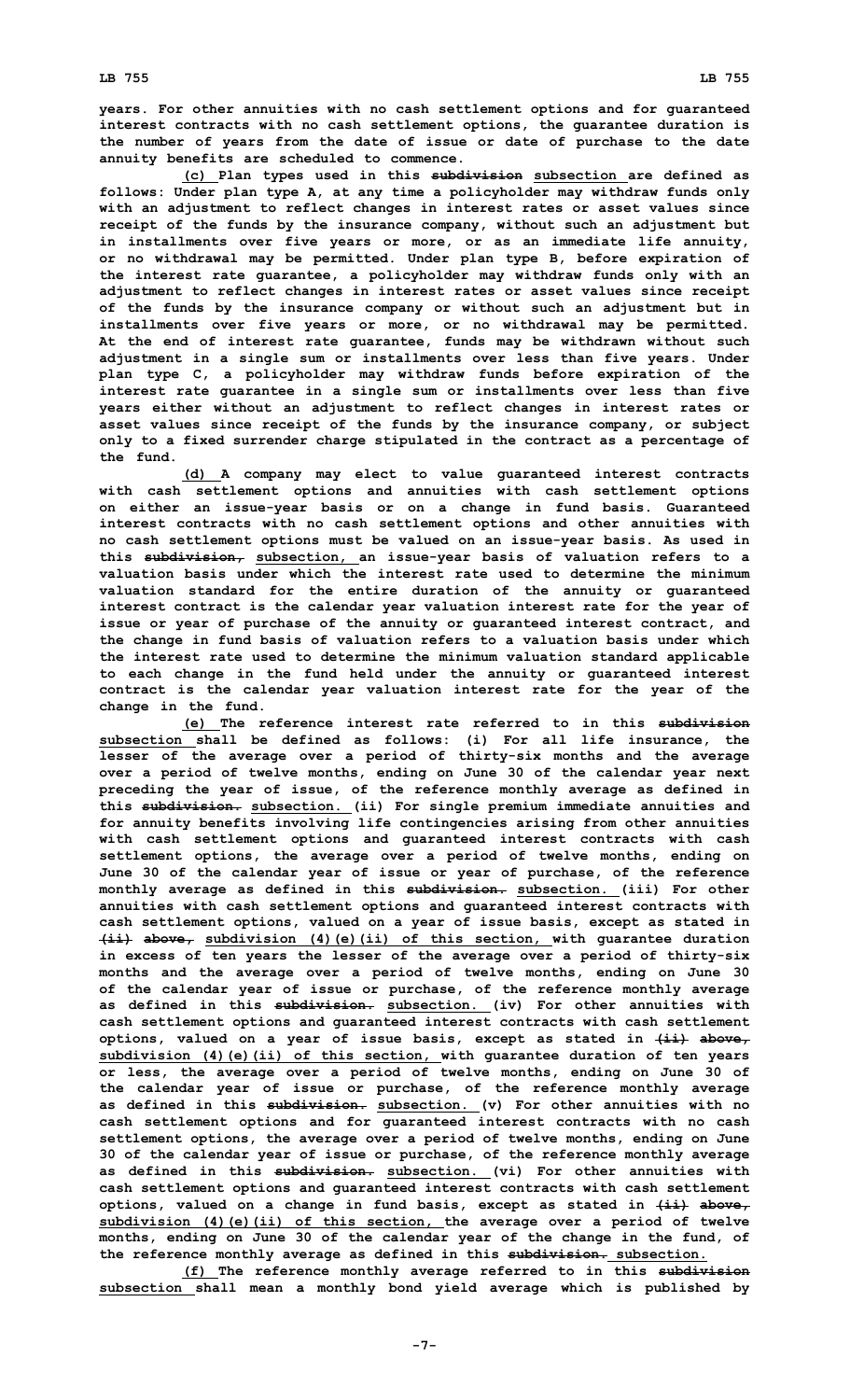## **LB 755 LB 755**

**<sup>a</sup> national financial statistical organization, recognized by the National Association of Insurance Commissioners, in current general use in the insurance industry, and designated by the Director of Insurance. In the event that the National Association of Insurance Commissioners determines that an alternative method for determination of the reference interest rate is necessary, an alternative method, which is adopted by the National Association of Insurance Commissioners and approved by regulation promulgated by the Department of Insurance, may be substituted.**

**(d) (5)(a) Except as otherwise provided in subdivisions (e) and (h) subsections (6) and (9) of this section and section 6 of this act, reserves according to the Commissioners Reserve Valuation Methods, for the life insurance and endowment benefits of policies providing for <sup>a</sup> uniform amount of insurance and requiring the payment of uniform premiums shall be the excess, if any, of the present value, at the date of valuation, of such future guaranteed benefits provided for by such policies, over the then present value of any future modified net premiums therefor. The modified net premiums for any such policy shall be such uniform percentage of the respective contract premiums for such benefits that the present value, at the date of issue of the policy, of all such modified net premiums shall be equal to the sum of the then present value of such benefits provided for by the policy and the excess of (i) over (ii), as follows: (i) <sup>A</sup> net level annual premium equal to the present value, at the date of issue, of such benefits provided for after the first policy year, divided by the present value, at the date of issue, of an annuity of one per annum payable on the first and each subsequent anniversary of such policy on which <sup>a</sup> premium falls due, except ;** *Provided,* **that such net level annual premium shall not exceed the net level annual premium on the nineteen year premium whole life plan for insurance of the same amount at an age one year higher than the age at issue of such policy; (ii) <sup>a</sup> net one year term premium for such benefits provided for in the first policy year.**

**(b) For any life insurance policy issued on or after January 1 of the fourth calendar year commencing after August 30, 1981, for which the contract premium in the first policy year exceeds that of the second year and for which no comparable additional benefit is provided in the first year for such excess and which provides an endowment benefit or <sup>a</sup> cash surrender value or <sup>a</sup> combination thereof in an amount greater than such excess premium, the reserve according to the Commissioners Reserve Valuation Methods as of any policy anniversary occurring on or before the assumed ending date defined herein as the first policy anniversary on which the sum of any endowment benefit and any cash surrender value then available is greater than such excess premium shall, except as otherwise provided in subdivision (h) subsection (9) of this section, be the greater of the reserve as of such policy anniversary calculated as described in the preceding paragraph, subdivision (5)(a) of this section, and the reserve as of such policy anniversary calculated as described in the preceding paragraph subdivision (5)(a) of this section but with (i) the net level annual premium calculated as described in the preceding paragraph subdivision (5)(a) of this section being reduced by fifteen percent of the amount of such excess first year premium, (ii) all present values of benefits and premiums being determined without reference to premiums or benefits provided for by the policy after the assumed ending date, (iii) the policy being assumed to mature on such date as an endowment, and (iv) the cash surrender value provided on such date being considered as an endowment benefit. In making the above comparison the mortality and interest bases stated in subdivisions (a) and (c) subsections (2) and (4) of this section shall be used.**

**(c) Reserves according to the Commissioners Reserve Valuation Methods for (i) life insurance policies providing for <sup>a</sup> varying amount of insurance or requiring the payment of varying premiums, (ii) group annuity and pure endowment contracts purchased under <sup>a</sup> retirement plan or plan of deferred compensation, established or maintained by an employer, including <sup>a</sup> partnership, limited liability company, or sole proprietorship, or by an employee organization, or by both, other than <sup>a</sup> plan providing individual retirement accounts or individual retirement annuities under section 408 of the Internal Revenue Code, (iii) disability and accidental death benefits in all policies and contracts, and (iv) all other benefits, except life insurance and endowment benefits in life insurance policies and benefits provided by all other annuity and pure endowment contracts, shall be calculated by <sup>a</sup> method consistent with the principles of this subdivision, subsection, except that any extra premiums charged because of impairments or special hazards shall be disregarded in the determination of modified net premiums.**

**(e) (6) This subdivision subsection shall apply to all annuity and pure endowment contracts other than group annuity and pure endowment contracts purchased under <sup>a</sup> retirement plan or plan of deferred compensation,**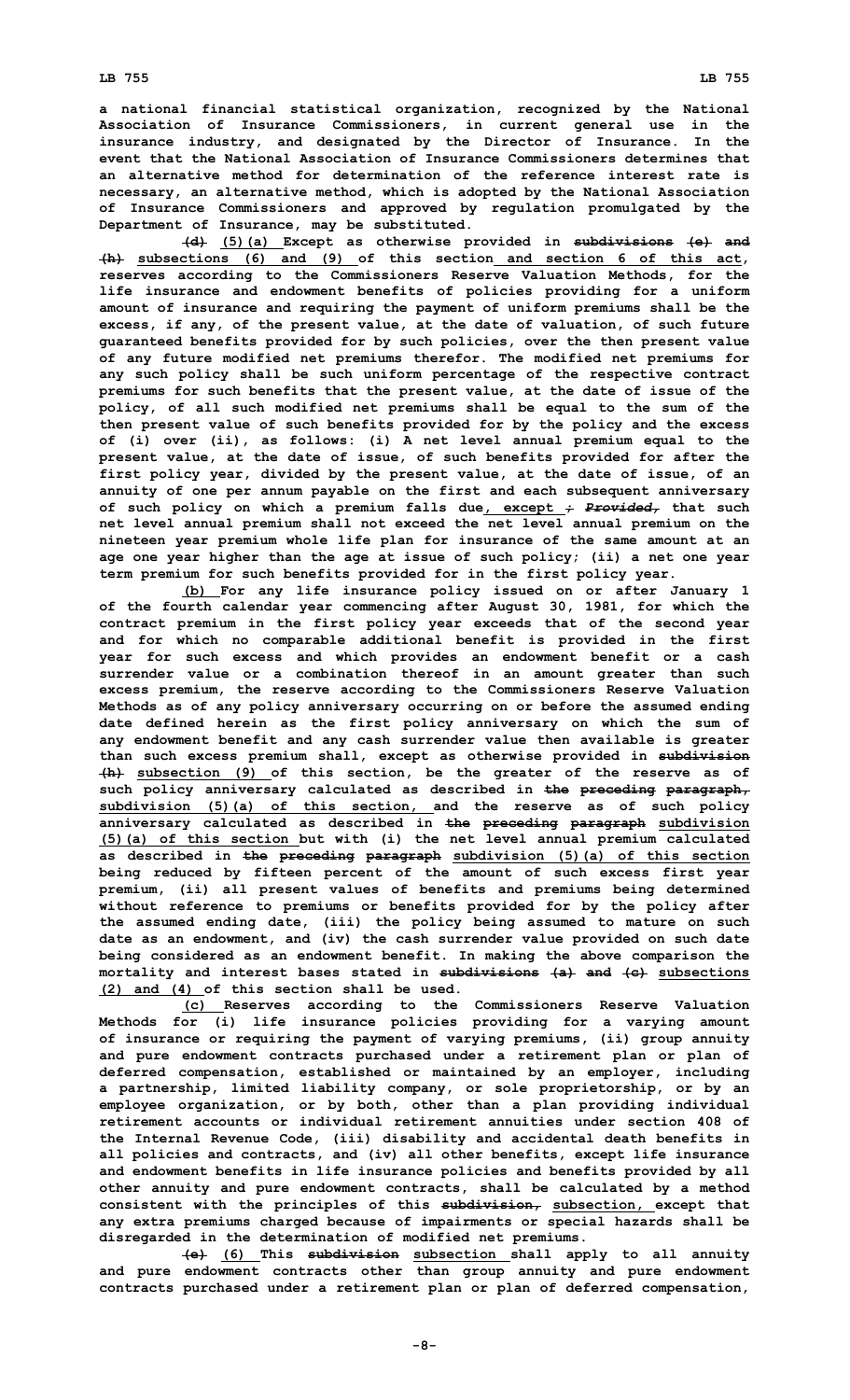**established or maintained by an employer, including <sup>a</sup> partnership, limited liability company, or sole proprietorship, or by an employee organization, or by both, other than <sup>a</sup> plan providing individual retirement accounts or individual retirement annuities under section 408 of the Internal Revenue Code.**

**Reserves according to the commissioners annuity reserve method for benefits under annuity or pure endowment contracts, excluding any disability and accidental death benefits in such contracts, shall be the greatest of the respective excesses of the present values, at the date of valuation, of the future guaranteed benefits, including guaranteed nonforfeiture benefits, provided for by such contracts at the end of each respective contract year, over the present value, at the date of valuation, of any future valuation considerations derived from future gross considerations, required by the terms of such contract, that become payable prior to the end of such respective contract year. The future guaranteed benefits shall be determined by using the mortality table, if any, and the interest rate, or rates, specified in such contracts for determining guaranteed benefits. The valuation considerations shall be the portions of the respective gross considerations applied under the terms of such contracts to determine nonforfeiture values.**

**(f) (7)(a) In no event shall <sup>a</sup> company's aggregate reserves for all life insurance policies, excluding disability and accidental death benefits, be less than the aggregate reserves calculated in accordance with the methods set forth in subdivisions (d), (e), (h), and (i) subsections (5), (6), (9), and (10) of this section and the mortality table or tables and rate or rates of interest used in calculating nonforfeiture benefits for such policies.**

**(b) In no event shall the aggregate reserves for all policies, contracts, and benefits be less than the aggregate reserves determined by the appointed actuary to be necessary to render the opinion required by sections 44-420 to 44-427.**

**(g) (8)(a) Reserves for all policies and contracts issued prior to August 30, 1981, may be calculated, at the option of the company, according to any standards which produce greater aggregate reserves for all such policies and contracts than the minimum reserves required by the laws in effect immediately prior to such date.**

**(b) Reserves for any category of policies, contracts, or benefits as established by the Department of Insurance, may be calculated, at the option of the company, according to any standards which produce greater aggregate reserves for such category than those calculated according to the minimum standard herein provided under the Standard Valuation Act, but the rate or rates of interest used for policies and contracts, other than annuity and pure endowment contracts, shall not be higher greater than the corresponding rate or rates of interest used in calculating any nonforfeiture benefits provided for therein.**

**(c) <sup>A</sup> company which adopts at any time <sup>a</sup> standard of valuation producing greater aggregate reserves than those calculated according to the minimum standard provided under the Standard Valuation Act may adopt <sup>a</sup> lower standard of valuation with the approval of the director, but not lower than the minimum standard provided under the act. For the purposes of this subdivision, the holding of additional reserves previously determined by the appointed actuary to be necessary to render the opinion required by section 5 of this act shall not be deemed to be the adoption of <sup>a</sup> higher standard of valuation.**

**(h) (9) If in any contract year the gross premium charged by any life insurance company on any policy or contract is less than the valuation net premium for the policy or contract calculated by the method used in calculating the reserve thereon but using the minimum valuation standards of mortality and rate of interest, the minimum reserve required for such policy or contract shall be the greater of either the reserve calculated according to the mortality table, rate of interest, and method actually used for such policy or contract, or the reserve calculated by the method actually used for such policy or contract, but using the minimum valuation standards of mortality and rate of interest and replacing the valuation net premium by the actual gross premium in each contract year for which the valuation net premium exceeds the actual gross premium. The minimum valuation standards of mortality and rate of interest referred to in this subdivision subsection are those standards stated in subdivisions (a) and (c) subsections (2) and (4) of this section.**

**For any life insurance policy issued on or after January 1 of the fourth calendar year commencing after August 30, 1981, for which the gross premium in the first policy year exceeds that of the second year and for which no comparable additional benefit is provided in the first year for such excess and which provides an endowment benefit or <sup>a</sup> cash surrender value**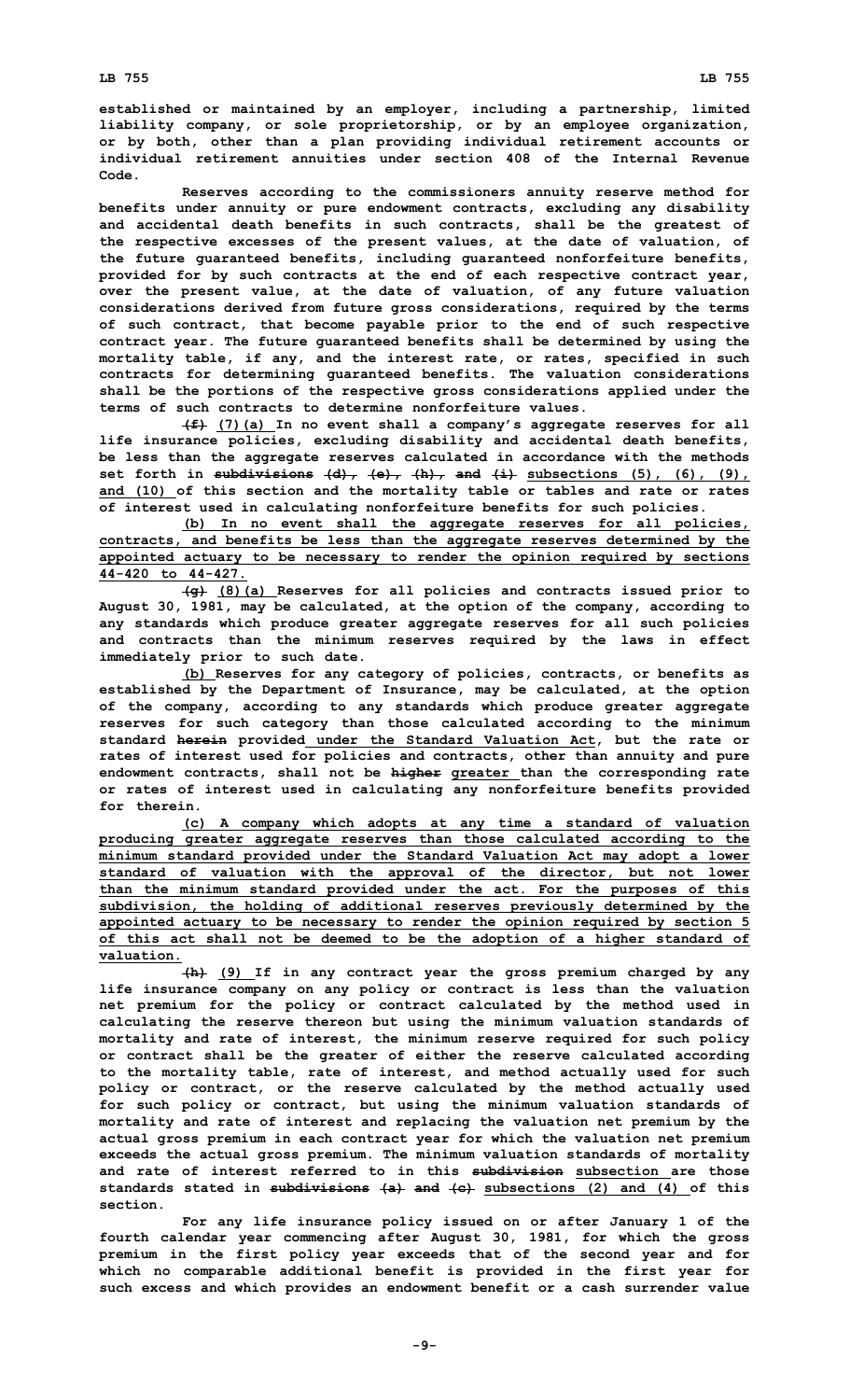**or <sup>a</sup> combination thereof in an amount greater than such excess premium, the foregoing provisions of this subdivision subsection shall be applied as if the method actually used in calculating the reserve for such policy were the method described in subdivision (d) subsection (5) of this section, ignoring the second paragraph of subdivision (d) subdivision (5)(b) of this section. The minimum reserve at each policy anniversary of such <sup>a</sup> policy shall be the greater of the minimum reserve calculated in accordance with subdivision (d) subsection (5) of this section, including the second paragraph of that subdivision, subdivision (5)(b) of this section, and the minimum reserve calculated in accordance with this subdivision. subsection.**

**(i) (10) In the case of any plan of life insurance which provides for future premium determination, the amounts of which are to be determined by the insurance company based on then estimates of future experience, or in the case of any plan of life insurance or annuity which is of such <sup>a</sup> nature that the minimum reserves cannot be determined by the methods described in subdivisions (d), (e), and (h) subsections (5), (6), and (9) of this section, the reserves which are held under any such plan must (i) (a) be appropriate in relation to the benefits and the pattern of premiums for that plan, and (ii) (b) be computed by <sup>a</sup> method which is consistent with the principles of this section as determined by regulations promulgated by the Department of Insurance.**

**Sec. 8. (1) For policies issued on or after the operative date of the valuation manual designated in subsection (2) of this section, the standard prescribed in the valuation manual is the minimum standard of valuation required under section 5 of this act except as provided under subsections (5) and (7) of this section.**

**(2) The director shall prescribe the valuation manual no later than July 1, 2017. The director shall designate the operative date of the valuation manual as of January 1 after the date on which the director prescribes the valuation manual.**

**(3) Unless <sup>a</sup> change in the valuation manual specifies <sup>a</sup> later effective date, the changes adopted by the director to the valuation manual shall be effective on January 1 following the adoption of the change by the director.**

**(4) The valuation manual must specify all of the following:**

**(a) Minimum valuation standards for and definitions of the policies or contracts subject to section 4 of this act. Such minimum valuation standards shall be:**

**(i) The director's reserve valuation method for life insurance contracts, other than annuity contracts, subject to section 4 of this act;**

**(ii) The director's annuity reserve valuation method for annuity contracts subject to section 4 of this act; and**

**(iii) Minimum reserves for all other policies or contracts subject to section 4 of this act;**

**(b) Which policies or contracts or types of policies or contracts are subject to the requirements of <sup>a</sup> principle-based valuation in subsection (1) of section 9 of this act and the minimum valuation standards consistent with those requirements;**

**(c) For policies and contracts subject to <sup>a</sup> principle-based valuation under section 9 of this act:**

**(i) Requirements for the format of reports to the director under subdivision (2)(c) of section 9 of this act which shall include information necessary to determine if the valuation is appropriate and in compliance with the Standard Valuation Act;**

**(ii) Assumptions shall be prescribed for risks over which the company does not have significant control or influence; and**

**(iii) Procedures for corporate governance and oversight of the actuarial function, and <sup>a</sup> process for appropriate waiver or modification of such procedures;**

**(d) For policies not subject to <sup>a</sup> principle-based valuation under section 9 of this act, the minimum valuation standard shall either:**

**(i) Be consistent with the minimum standard of valuation prior to the operative date of the valuation manual designated in subsection (2) of this section; or**

**(ii) Develop reserves that quantify the benefits and guarantees, and the funding, associated with the contracts and their risks at <sup>a</sup> level of conservatism that reflects conditions that include unfavorable events that have <sup>a</sup> reasonable probability of occurring;**

**(e) Other requirements, including, but not limited to, those relating to reserve methods, models for measuring risk, generation of economic scenarios, assumptions, margins, use of company experience, risk measurement, disclosure, certifications, reports, actuarial opinions and**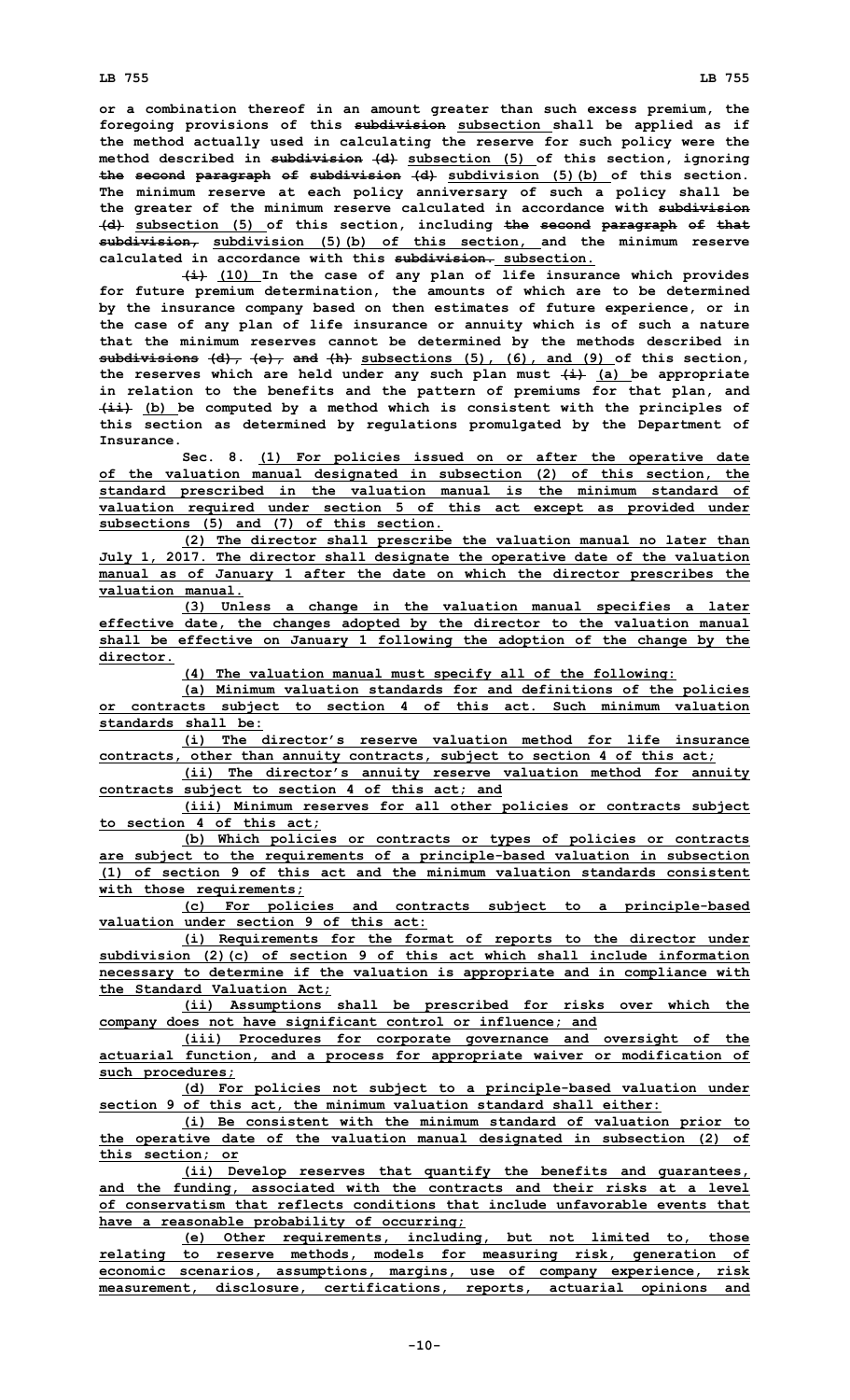**memorandums, transition rules, and internal controls; and**

**(f) The data and form of the data required under section 10 of this**

**act and with whom the data must be submitted.**

**The valuation manual may specify other requirements, including data analyses and reporting of analyses.**

**(5) In the absence of <sup>a</sup> specific valuation requirement or if <sup>a</sup> specific valuation requirement in the valuation manual is not, in the opinion of the director, in compliance with the act, then the company shall, with respect to such requirements, comply with minimum valuation standards prescribed by the director by rule and regulation.**

**(6) The director may employ or contract with <sup>a</sup> qualified actuary, at the expense of the company, to perform an actuarial examination of the company and opine on the appropriateness of any reserve assumption or method used by the company or to review and opine on <sup>a</sup> company's compliance with any requirement set forth in the act. The director may rely upon the opinion, regarding provisions contained within the act, of <sup>a</sup> qualified actuary engaged by the insurance commissioner of another state, district, or territory of the United States.**

**(7) The director may require <sup>a</sup> company to change any assumption or method that in the opinion of the director is necessary in order to comply with the requirements of the valuation manual or the act and the company shall adjust the reserves as required by the director. The director may take other disciplinary action pursuant to law.**

**Sec. 9. (1) <sup>A</sup> company must establish reserves using <sup>a</sup> principle-based valuation that meets the following conditions for policies or contracts as specified in the valuation manual:**

**(a) Quantify the benefits and guarantees, and the funding, associated with the contracts and their risks at a level of conservatism that reflects conditions that include unfavorable events that have a reasonable probability of occurring during the lifetime of the contracts. For policies or contracts with significant tail risk, the valuation must reflect conditions appropriately adverse to quantify the tail risk;**

**(b) Incorporate assumptions, risk analysis methods, and financial models and management techniques that are consistent with, but not necessarily identical to, those utilized within the company's overall risk assessment process, while recognizing potential differences in financial reporting structures and any prescribed assumptions or methods;**

**(c) Incorporate assumptions that are derived in one of the following manners:**

**(i) The assumption is prescribed in the valuation manual; or**

**(ii) For assumptions that are not prescribed, the assumptions shall: (A) Be established utilizing the company's available experience, to the extent it is relevant and statistically credible; or**

**(B) To the extent that company data is not available, relevant, or statistically credible, be established utilizing other relevant, statistically credible experience; and**

**(d) Provide margins for uncertainty including adverse deviation and estimation error, such that the greater the uncertainty the larger the margin and resulting reserve.**

**(2) <sup>A</sup> company using <sup>a</sup> principle-based valuation for one or more policies or contracts subject to this section as specified in the valuation manual shall:**

**(a) Establish procedures for corporate governance and oversight of the actuarial valuation function consistent with those described in the valuation manual;**

**(b) Provide to the director and the board of directors an annual certification of the effectiveness of the internal controls with respect to the principle-based valuation. Such controls shall be designed to assure that all material risks inherent in the liabilities and associated assets subject to such valuation are included in the valuation and that valuations are made in accordance with the valuation manual. The certification shall be based on the controls in place as of the end of the preceding calendar year; and**

**(c) Develop, and file with the director upon request, <sup>a</sup> principle-based valuation report that complies with standards prescribed in the valuation manual.**

**(3) <sup>A</sup> principle-based valuation may include <sup>a</sup> prescribed formulaic reserve component.**

**Sec. 10. <sup>A</sup> company shall submit mortality, morbidity, policyholder behavior, or expense experience and other data as prescribed in the valuation manual.**

**Sec. 11. (1) For purposes of this section, confidential information means:**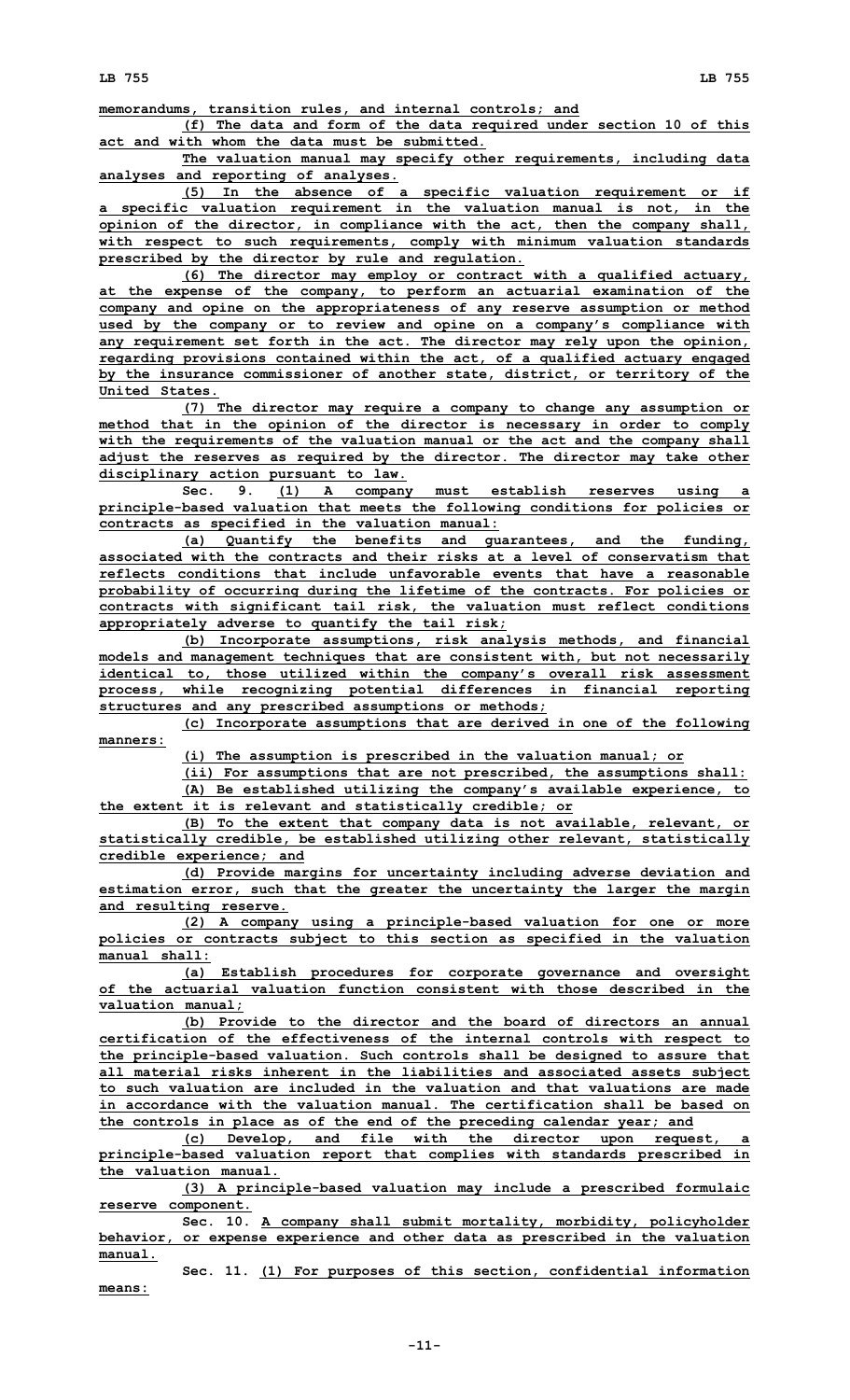**(a) <sup>A</sup> memorandum in support of an opinion submitted under section 5 of this act and any other documents, materials, and other information, including, but not limited to, all working papers, and copies thereof, created, produced, or obtained by or disclosed to the director or any other person in connection with such memorandum;**

**(b) All documents, materials, and other information, including, but not limited to, all working papers, and copies thereof, created, produced, or obtained by or disclosed to the director or any other person in the course of an examination made under subsection (6) of section 8 of this act, except that if an examination report or other material prepared in connection with an examination made under the Insurers Examination Act is not held as private and confidential information under the act, an examination report or other material prepared in connection with an examination made under subsection (6) of section 8 of this act shall not be confidential information to the same extent as if such examination report or other material had been prepared under the Insurers Examination Act;**

**(c) Any reports, documents, materials, and other information developed by <sup>a</sup> company in support of, or in connection with, an annual certification by the company under subdivision (2)(b) of section 9 of this act evaluating the effectiveness of the company's internal controls with respect to <sup>a</sup> principle-based valuation and any other documents, materials, and other information, including, but not limited to, all working papers, and copies thereof, created, produced, or obtained by or disclosed to the director or any other person in connection with such reports, documents, materials, and other information;**

**(d) Any principle-based valuation report developed under subdivision (2)(c) of section 9 of this act and any other documents, materials, and other information, including, but not limited to, all working papers, and copies thereof, created, produced, or obtained by or disclosed to the director or any other person in connection with such report; and**

**(e) Any data, documents, materials, and other information submitted by <sup>a</sup> company under section 10 of this act, known as experience data, and any other data, documents, materials, and information, including, but not limited to, all working papers, and copies thereof, created or produced in connection with such experience data, known as experience materials, in each case that includes any potentially company-identifying or personally identifiable information, that is provided to or obtained by the director and any other documents, materials, data, and other information, including, but not limited to, all working papers, and copies thereof, created, produced, or obtained by or disclosed to the director or any other person in connection with such experience data and experience materials.**

**(2)(a) Except as provided in this section, <sup>a</sup> company's confidential information is confidential by law and privileged and shall not be <sup>a</sup> public record subject to disclosure by the director pursuant to sections 84-712 to 84-712.09, shall not be subject to subpoena, and shall not be subject to discovery or admissible in evidence in any private civil action, except that the director may use the confidential information in the furtherance of any regulatory or legal action brought against the company as <sup>a</sup> part of the director's official duties.**

**(b) Neither the director nor any person who received confidential information while acting under the authority of the director shall be permitted or required to testify in any private civil action concerning any confidential information.**

**(c) In order to assist in the performance of the director's duties, the director may share confidential information (i) with other state, federal, and international regulatory agencies and with the National Association of Insurance Commissioners and its affiliates and subsidiaries and (ii) in the case of confidential information specified in subdivisions (1)(a) and (b) of this section, with the Actuarial Board for Counseling and Discipline or its successor upon request stating that the confidential information is required for the purpose of professional disciplinary proceedings. The recipient must agree, and must have the legal authority to agree, to maintain the confidentiality and privileged status of such data, documents, materials, and other information in the same manner and to the same extent as required for the director.**

**(d) The director may receive data, documents, materials, and other information, including otherwise confidential and privileged data, documents, materials, or information, from the National Association of Insurance Commissioners and its affiliates and subsidiaries, from regulatory or law enforcement officials of other foreign or domestic jurisdictions, and from the Actuarial Board for Counseling and Discipline or its successor and shall maintain as confidential or privileged any data, document, material,**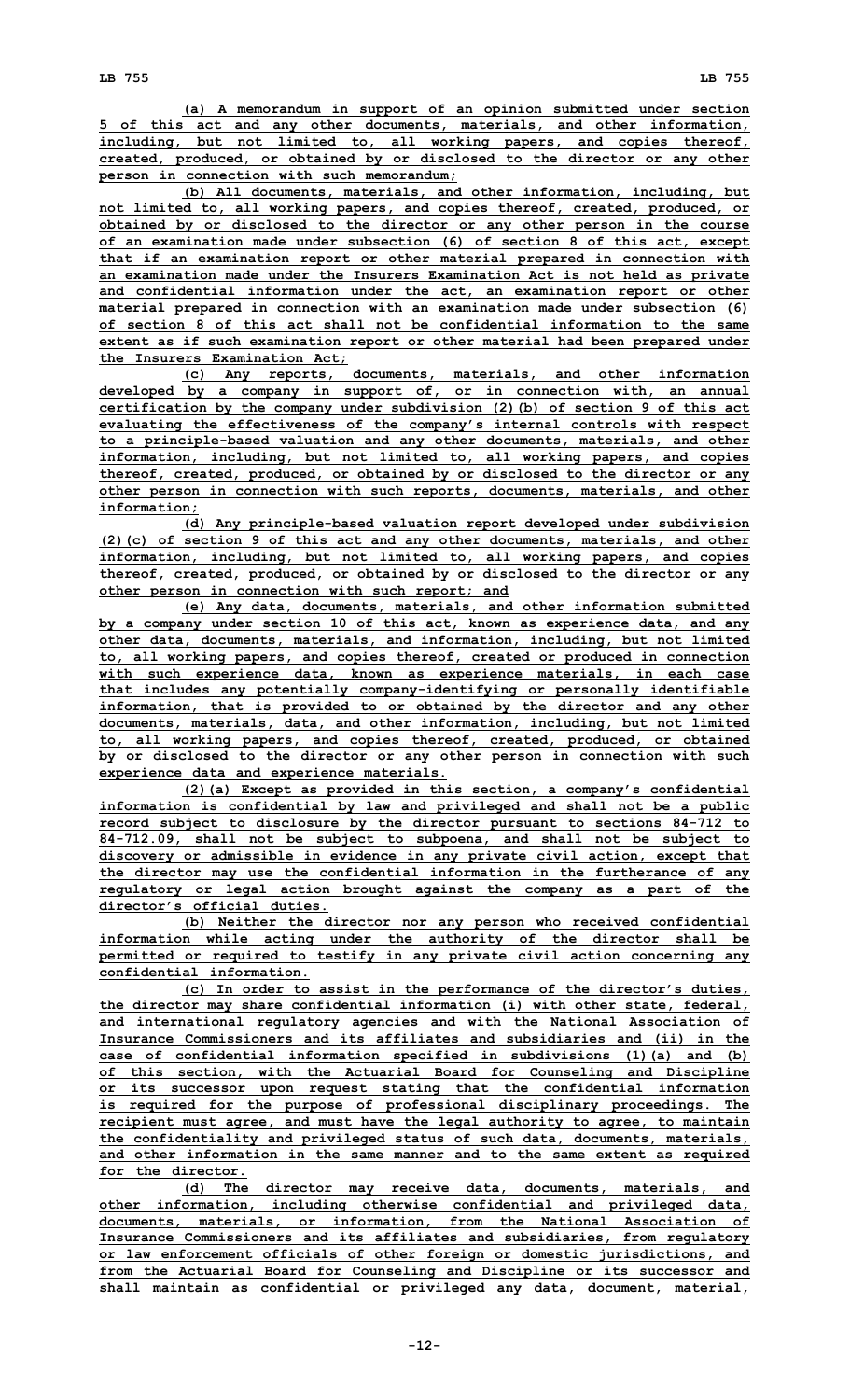**or other information received with notice or the understanding that it is confidential or privileged under the laws of the jurisdiction that is the source of the data, document, material, or other information.**

**(e) The director may enter into agreements governing sharing and use of information consistent with this subsection.**

**(f) No waiver of any applicable privilege or claim of confidentiality in the confidential information shall occur as <sup>a</sup> result of disclosure to the director under this section or as <sup>a</sup> result of sharing as authorized in subdivision (2)(c) of this section.**

**(g) <sup>A</sup> privilege established under the law of any state or jurisdiction that is substantially similar to the privilege established under subsection (2) of this section shall be available and enforced in any proceeding in, and in any court of, this state.**

**(h) Regulatory agency, law enforcement agency, and the National Association of Insurance Commissioners include employees, agents, consultants, and contractors of such entities.**

**(3) Notwithstanding subsection (2) of this section, any confidential information specified in subdivisions (1)(a) and (d) of this section:**

**(a) May be subject to subpoena for the purpose of defending an action seeking damages from the appointed actuary submitting the related memorandum in support of an opinion submitted under section 5 of this act or principle-based valuation report developed under subdivision (2)(c) of section 9 of this act by reason of an action required by the Standard Valuation Act or by rule and regulation;**

**(b) May otherwise be released by the director with the written consent of the company; and**

**(c) Once any portion of <sup>a</sup> memorandum in support of an opinion submitted under section 5 of this act or <sup>a</sup> principle-based valuation report developed under subdivision (2)(c) of section 9 of this act is cited by the company in its marketing or is publicly volunteered to or before <sup>a</sup> governmental agency other than <sup>a</sup> state insurance department or is released by the company to the news media, all portions of such memorandum or report shall no longer be confidential.**

**Sec. 12. (1) The director may exempt specific product forms or product lines of <sup>a</sup> domestic company that is licensed and doing business only in this state from the requirements of section 8 of this act if:**

**(a) The director has issued an exemption in writing to the company and has not subsequently revoked the exemption in writing; and**

**(b) The company computes reserves using assumptions and methods used prior to the operative date of the valuation manual designated in subsection (2) of section 8 of this act in addition to any requirements established by the director and by rule and regulation.**

**(2) For any company granted an exemption under this section, sections 44-420 to 44-427 and sections 6 and 7 of this act shall be applicable. With respect to any company applying this exemption, any reference to section 8 of this act found in such sections shall not be applicable.**

**Sec. 13. Section 44-403, Reissue Revised Statutes of Nebraska, is amended to read:**

**44-403 This section shall apply to only those policies and contracts issued prior to the operative date defined in section 44-407.07 (the Standard Nonforfeiture Law for Life Insurance). All such valuations made by the Department of Insurance, or by its authority, shall be according to the standard of valuation adopted by the company, which standard shall be stated in its annual report to the department. Such standard of valuation, whether on the net level premium, preliminary term, any modified preliminary term, or select and ultimate reserve basis, for all such policies issued after July 17, 1913, shall be according to the American Experience or Actuaries' Table of Mortality, with not less than three and not more than four percent compound interest. When the preliminary term basis is used it shall not exceed one year. Insurance against total and permanent mental or physical disability resulting from accident or disease, or against accidental death, combined with <sup>a</sup> policy of life insurance, shall be valued on the basis of the mean reserve, being one-half of the additional annual premium charged therefor. Except as otherwise provided in subdivision (b) subsection (3) of section 44-404 7 of this act for all annuities and pure endowments purchased on or after the operative date of such subdivision (b) subsection under group annuity and pure endowment contracts, the legal minimum standard for the valuation of annuities shall be McClintock's Table of Mortality Among Annuitants, or the American Experience Table of Mortality, with compound interest at three and one-half percent per annum for individual annuities and five percent per annum for group annuities, but annuities deferred ten or more years, and written in connection with life or term insurance, shall be valued on the same**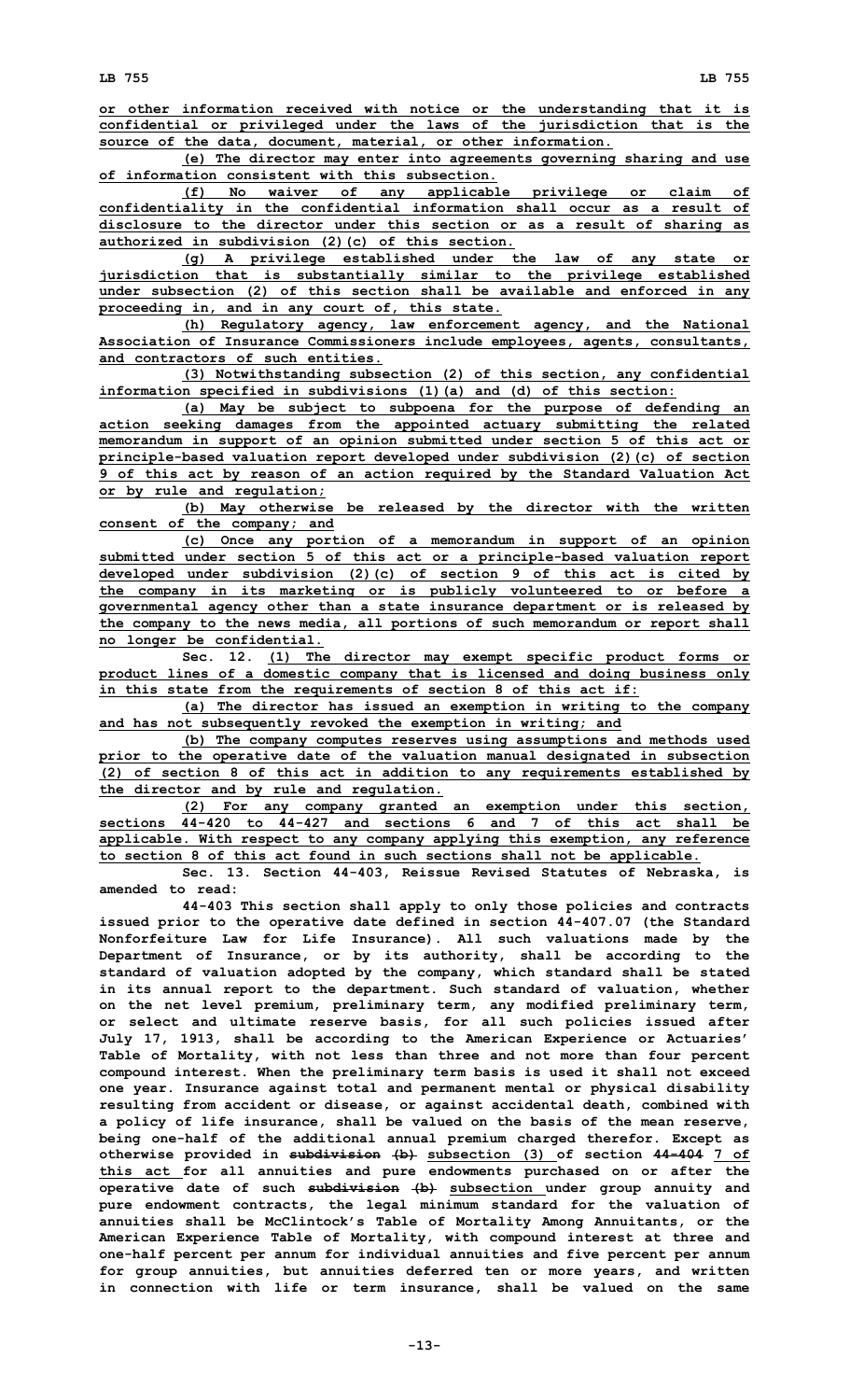**mortality table from which the consideration or premiums were computed, with compound interest not higher than three and one-half percent per annum. The legal standard for the valuation of industrial policies shall be the American Experience Table of Mortality, with compound interest at not less than three nor more than three and one-half percent per annum, except that ;** *Provided,* **any life insurance company may voluntarily value its industrial policies written on the weekly payment plan according to the Standard Industrial Mortality Table or the Substandard Industrial Mortality Table. Reserves for all such policies and contracts may be calculated, at the option of the company, according to any standards which produce greater aggregate reserves for all such policies and contracts than the minimum reserves required by this section.**

**Sec. 14. Section 44-407.23, Reissue Revised Statutes of Nebraska, is amended to read:**

**44-407.23 (1) After August 24, 1979, any company may file with the Department of Insurance <sup>a</sup> written notice of its election to comply with the provisions of sections 44-403, 44-404, and 44-407.08 to 44-407.23 and section 7 of this act after <sup>a</sup> specified date before the second anniversary of August 24, 1979. After the filing of such notice, such specified date shall be the operative date of this act for such company. Annuity contracts thereafter issued by such company shall comply with such sections. If <sup>a</sup> company makes no such election, the operative date of this act for such company shall be the second anniversary of August 24, 1979.**

**(2) After July 16, 2004, <sup>a</sup> company may elect to apply sections 44-407.08 to 44-407.23 to annuity contracts on <sup>a</sup> contract-form-by-contract-form basis before the second anniversary of July 16, 2004. In all other instances, sections 44-407.08 to 44-407.23 shall become operative with respect to annuity contracts issued by the company after the second anniversary of July 16, 2004.**

**(3) The director may adopt and promulgate rules and regulations to carry out sections 44-407.10 to 44-407.23.**

**Sec. 15. Section 44-407.24, Reissue Revised Statutes of Nebraska, is amended to read:**

**44-407.24 (1) This section shall apply to all policies issued on or after the operative date of this section as defined herein. Except as provided in subsection (7) of this section, the adjusted premiums for any policy shall be calculated on an annual basis and shall be such uniform percentage of the respective premiums specified in the policy for each policy year, excluding amounts payable as extra premiums to cover impairments or special hazards and also excluding any uniform annual contract charge or policy fee specified in the policy in <sup>a</sup> statement of the method to be used in calculating the cash surrender values and paid-up nonforfeiture benefits, that the present value, at the date of issue of the policy, of all adjusted premiums shall be equal to the sum of (a) the then present value of the future guaranteed benefits provided for by the policy; (b) one percent of either the amount of insurance, if the insurance be uniform in amount, or the average amount of insurance at the beginning of each of the first ten policy years; and (c) one hundred twenty-five percent of the nonforfeiture net level premium as defined in this section. In applying the percentage specified in (c) above no nonforfeiture net level premium shall be deemed to exceed four percent of either the amount of insurance, if the insurance be uniform in amount, or the average amount of insurance at the beginning of each of the first ten policy years. The date of issue of <sup>a</sup> policy for the purpose of this section shall be the date as of which the rated age of the insured is determined.**

**(2) The nonforfeiture net level premium shall be equal to the present value, at the date of issue of the policy, of the guaranteed benefits provided for by the policy divided by the present value, at the date of issue of the policy, of an annuity of one percent per annum payable on the date of issue of the policy and on each anniversary of such policy on which <sup>a</sup> premium falls due.**

**(3) In the case of policies which cause on <sup>a</sup> basis guaranteed in the policy unscheduled changes in benefits or premiums, or which provide an option for changes in benefits or premiums other than <sup>a</sup> change to <sup>a</sup> new policy, the adjusted premiums and present values shall initially be calculated on the assumption that future benefits and premiums do not change from those stipulated at the date of issue of the policy. At the time of any such change in the benefits or premiums the future adjusted premium, nonforfeiture net level premiums and present values shall be recalculated on the assumption that future benefits and premiums do not change from those stipulated by the policy immediately after the change.**

**(4) Except as otherwise provided in subsection (7) of this section, the recalculated future adjusted premiums for any such policy shall be**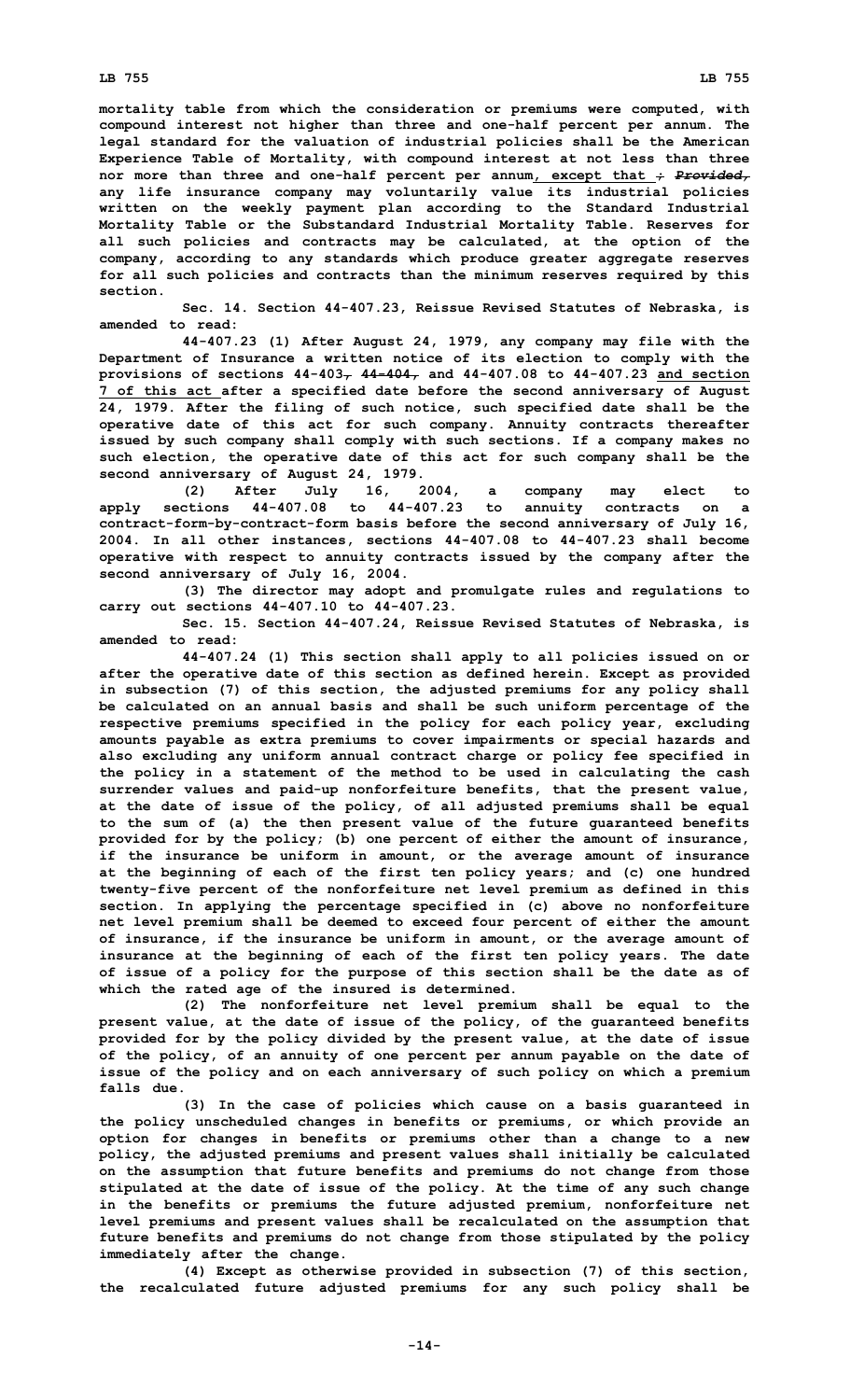## **LB 755 LB 755**

**such uniform percentage of the respective future premiums specified in the policy for each policy year, excluding amounts payable as extra premiums to cover impairments and special hazards, and also excluding any uniform annual contract charge or policy fee specified in the policy in <sup>a</sup> statement of the method to be used in calculating the cash surrender values and paid-up nonforfeiture benefits, that the present value, at the time of change to the newly defined benefits or premiums, of all such future adjusted premiums shall be equal to the excess of (a) the sum of (i) the then present value of the then future guaranteed benefits provided for by the policy and (ii) the additional expense allowance, if any, over (b) the then cash surrender value, if any, or present value of any paid-up nonforfeiture benefit under the policy.**

**(5) The additional expense allowance, at the time of the change to the newly defined benefits or premiums, shall be the sum of (a) one percent of the excess, if positive, of the average amount of insurance at the beginning of each of the first ten policy years subsequent to the change over the average amount of insurance prior to the change at the beginning of each of the first ten policy years subsequent to the time of the most recent previous change, or, if there has been no previous change, the date of issue of the policy; and (b) one hundred twenty-five percent of the increase, if positive, in the nonforfeiture net level premium.**

**(6) The recalculated nonforfeiture net level premium shall be equal to the result obtained by dividing (a) by (b), where (a) equals the sum of (i) the nonforfeiture net level premium applicable prior to the change times the present value of an annuity of one per annum payable on each anniversary of the policy on or subsequent to the date of the change on which <sup>a</sup> premium would have fallen due had the change not occurred, and (ii) the present value of the increase in future guaranteed benefits provided for by the policy; and (b) equals the present value of an annuity of one per annum payable on each anniversary of the policy on or subsequent to the date of change on which <sup>a</sup> premium falls due.**

**(7) Notwithstanding any other provisions of this section to the contrary, in the case of <sup>a</sup> policy issued on <sup>a</sup> substandard basis which provides reduced graded amounts of insurance so that, in each policy year, such policy has the same tabular mortality cost as an otherwise similar policy issued on the standard basis which provides higher uniform amounts of insurance, adjusted premiums and present values for such substandard policy may be calculated as if it were issued to provide such higher uniform amounts of insurance on the standard basis.**

**(8) All adjusted premiums and present values referred to in sections 44-407 to 44-409 shall for all policies of ordinary insurance be calculated on the basis of (a) the Commissioners 1980 Standard Ordinary Mortality Table or (b) at the election of the company for any one or more specified plans of life insurance, the Commissioners 1980 Standard Ordinary Mortality Table with Ten-Year Select Mortality Factors; shall for all policies of industrial insurance be calculated on the basis of the Commissioners 1961 Standard Industrial Mortality Table; and shall for all policies issued in <sup>a</sup> particular calendar year be calculated on the basis of <sup>a</sup> rate of interest not exceeding the nonforfeiture interest rate as defined in this section for policies issued in that calendar year.**

**At the option of the company, calculations for all policies issued in <sup>a</sup> particular calendar year may be made on the basis of <sup>a</sup> rate of interest not exceeding the nonforfeiture interest rate, as defined in this section, for policies issued in the immediately preceding calendar year. Under any paid-up nonforfeiture benefit, including any paid-up dividend additions, any cash surrender value available whether or not required by section 44-407.01, shall be calculated on the basis of the mortality table and rate of interest used in determining the amount of such paid-up nonforfeiture benefit and paid-up dividend additions, if any. A company may calculate the amount of any guaranteed paid-up nonforfeiture benefit including any paid-up additions under the policy on the basis of an interest rate no lower than that specified in the policy for calculating cash surrender values. In calculating the present value of any paid-up term insurance with accompanying pure endowment, if any, offered as <sup>a</sup> nonforfeiture benefit, the rates of mortality assumed may be not more than those shown in the Commissioners 1980 Extended Term Insurance Table for policies of ordinary insurance and not more than the Commissioners 1961 Industrial Extended Term Insurance Table for policies of industrial insurance. For insurance issued on <sup>a</sup> substandard basis, the calculation of any such adjusted premiums and present values may be based on appropriate modifications of such tables. Any For policies issued prior to the operative date of the valuation manual designated in subsection (2) of section 8 of this act, any Commissioners Standard ordinary mortality tables,**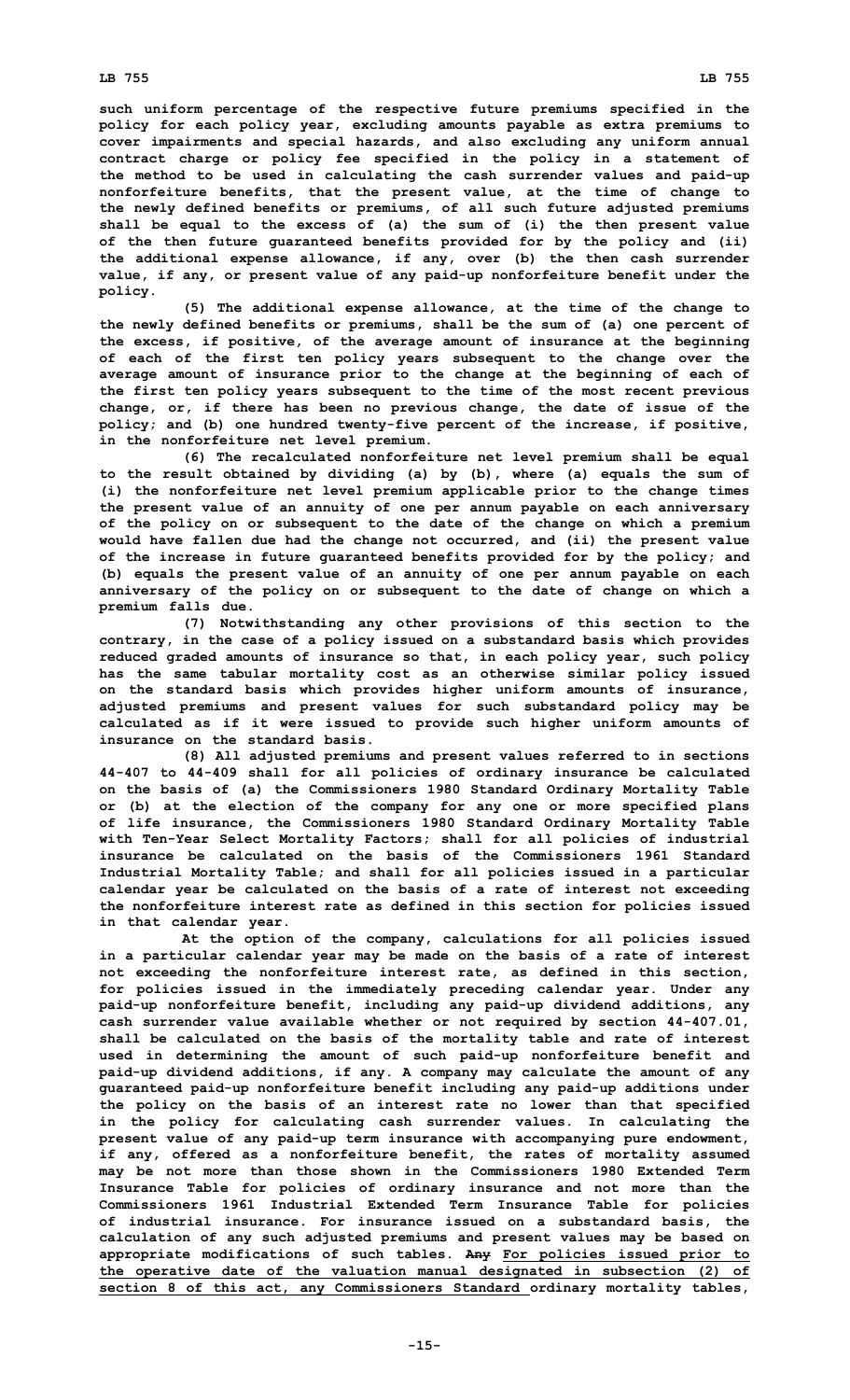**adopted after 1980 by the National Association of Insurance Commissioners, that are approved by regulation promulgated by the Department of Insurance for use in determining the minimum nonforfeiture standard may be substituted for the Commissioners 1980 Standard Ordinary Mortality Table with or without Ten-Year Select Mortality Factors or for the Commissioners 1980 Extended Term Insurance Table. Any For policies issued on or after the operative date of the valuation manual designated in subsection (2) of section 8 of this act, the valuation manual shall provide the Commissioners Standard mortality table for use in determining the minimum nonforfeiture standard that may be substituted for the Commissioners 1980 Standard Ordinary Mortality Table with or without Ten-Year Select Mortality Factors or for the Commissioners 1980 Extended Term Insurance Table. If the Department of Insurance approves by rule and regulation any commissioners standard ordinary mortality table adopted by the National Association of Insurance Commissioners for use in determining the minimum nonforfeiture standard for policies issued on or after the operative date of the valuation manual designated in subsection (2) of section 8 of this act, then that minimum nonforfeiture standard supersedes the minimum nonforfeiture standard provided by the valuation manual. For policies issued prior to the operative date of the valuation manual designated in subsection (2) of section 8 of this act, any commissioners standard industrial mortality tables, adopted after 1980 by the National Association of Insurance Commissioners, that are approved by regulation promulgated by the Department of Insurance for use in determining the minimum nonforfeiture standard may be substituted for the Commissioners 1961 Standard Industrial Mortality Table or the Commissioners 1961 Industrial Extended Term Insurance Table. For policies issued on or after the operative date of the valuation manual designated in subsection (2) of section 8 of this act, the valuation manual shall provide the commissioners standard mortality table for use in determining the minimum nonforfeiture standard that may be substituted for the Commissioners 1961 Standard Industrial Mortality Table or the Commissioners 1961 Industrial Extended Term Insurance Table. If the Department of Insurance approves by rule and regulation any commissioners standard industrial mortality table adopted by the National Association of Insurance Commissioners for use in determining the minimum nonforfeiture standard for policies issued on or after the operative date of the valuation manual designated in subsection (2) of section 8 of this act, then that minimum nonforfeiture standard supersedes the minimum nonforfeiture standard provided by the valuation manual.**

**(9) The For policies issued before the operative date of the valuation manual designated in subsection (2) of section 8 of this act, the nonforfeiture interest rate per annum for any policy issued in <sup>a</sup> particular calendar year shall be equal to one hundred and twenty-five percent of the calendar year statutory valuation interest rate for such policy as defined in section 44-404, 7 of this act, rounded to the nearer one-quarter of one percent, except that the nonforfeiture interest rate shall not be less than four percent. For policies issued on and after the operative date of the valuation manual designated in subsection (2) of section 8 of this act, the nonforfeiture interest rate per annum for any policy issued in <sup>a</sup> particular calendar year shall be provided by the valuation manual.**

**(10) Notwithstanding any other provision in sections 44-404, 44-407 to 44-407.06, 44-407.08, 44-407.09, and 44-407.24 to 44-407.26 and section 7 of this act to the contrary, any refiling of nonforfeiture values or their methods of computation for any previously approved policy form which involves only <sup>a</sup> change in the interest rate or mortality table used to compute nonforfeiture values shall not require refiling of any other provisions of that policy form.**

**(11) After the effective date of this section any company may file with the Department of Insurance <sup>a</sup> written notice of its election to comply with the provisions of this section after <sup>a</sup> specified date before January 1, 1989, which shall be the operative date of this section for such company. If <sup>a</sup> company makes no such election, the operative date of this section for such company shall be January 1, 1989, except that the Director of Insurance may advance the operative date of this section for such <sup>a</sup> company after investigating and finding that (a) it is in the best interests of the policyholders of such company to do so, and (b) <sup>a</sup> majority of states in which such company is doing business have adopted legislation similar to sections 44-404, 44-407 to 44-407.06, 44-407.08, 44-407.09, and 44-407.24 to 44-407.26 and section 7 of this act.**

**Sec. 16. Section 44-407.26, Reissue Revised Statutes of Nebraska, is amended to read:**

**44-407.26 This section, in addition to all other applicable provisions of sections 44-404, 44-407 to 44-407.06, 44-407.08, 44-407.09, and 44-407.24 to 44-407.26 and section 7 of this act, shall apply to all policies**